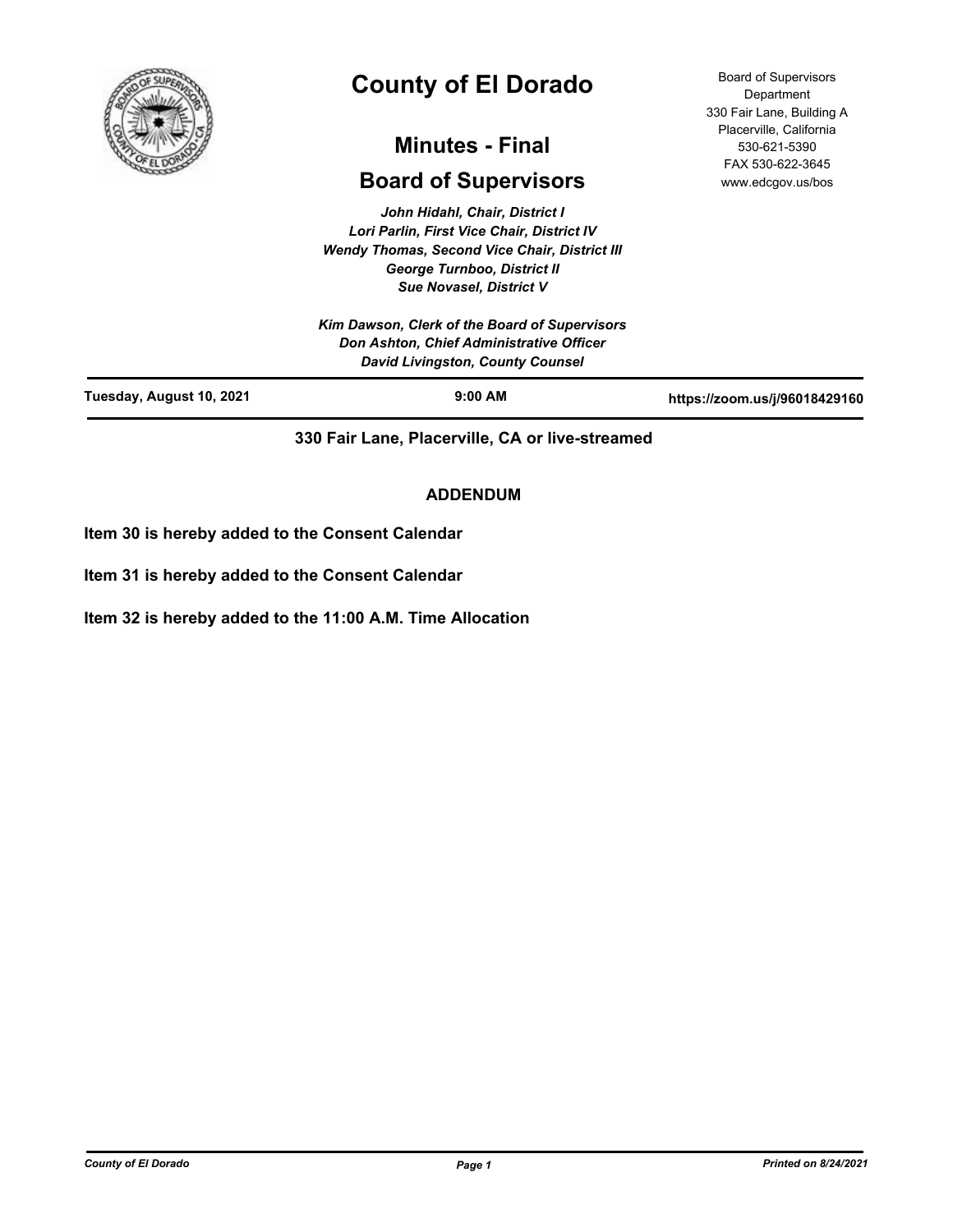**PUBLIC PARTICIPATION INSTRUCTIONS: In accordance with new guidance from the California Department of Public Health, the meeting will be open to the public. The meeting will continue to be live-streamed via Zoom and YouTube.**

**Members of the public may address the Board in-person or via Zoom to make a public comment. Seating is limited and available on a first-come, first-served basis. The public should call into 530-621-7603 or 530-621-7610. The Meeting ID is 960 1842 9160. Please note you will not be able to join the live-stream until the posted meeting start time.**

**To observe the live stream of the Board of Supervisors meeting go to https://zoom.us/j/96018429160.**

**To observe the Board of Supervisors meetings via YouTube, click https://www.youtube.com/channel/UCUMjDk3NUltZJrpw2CL7Zkg.**

**If you are joining the meeting via zoom and wish to make a comment on an item, press the "raise a hand" button. If you are joining the meeting by phone, press \*9 to indicate a desire to make a comment. Speakers will be limited to 3 minutes.**

**By participating in this meeting, you acknowledge that you are being recorded. If you choose not to observe the Board of Supervisors meeting but wish to make a comment on a specific agenda item, please submit your comment via email by 4:00 p.m. on the Monday prior to the Board meeting. Please submit your comment to the Clerk of the Board at edc.cob@edcgov.us. Your comment will be placed into the record and forwarded to the Board of Supervisors.**

**The Clerk of the Board is here to assist you, please call 530-621-5390 if you need any assistance with the above directions to access the meeting or if you would like to participate in the meeting from a conference room at the Government Center in Bldg. A**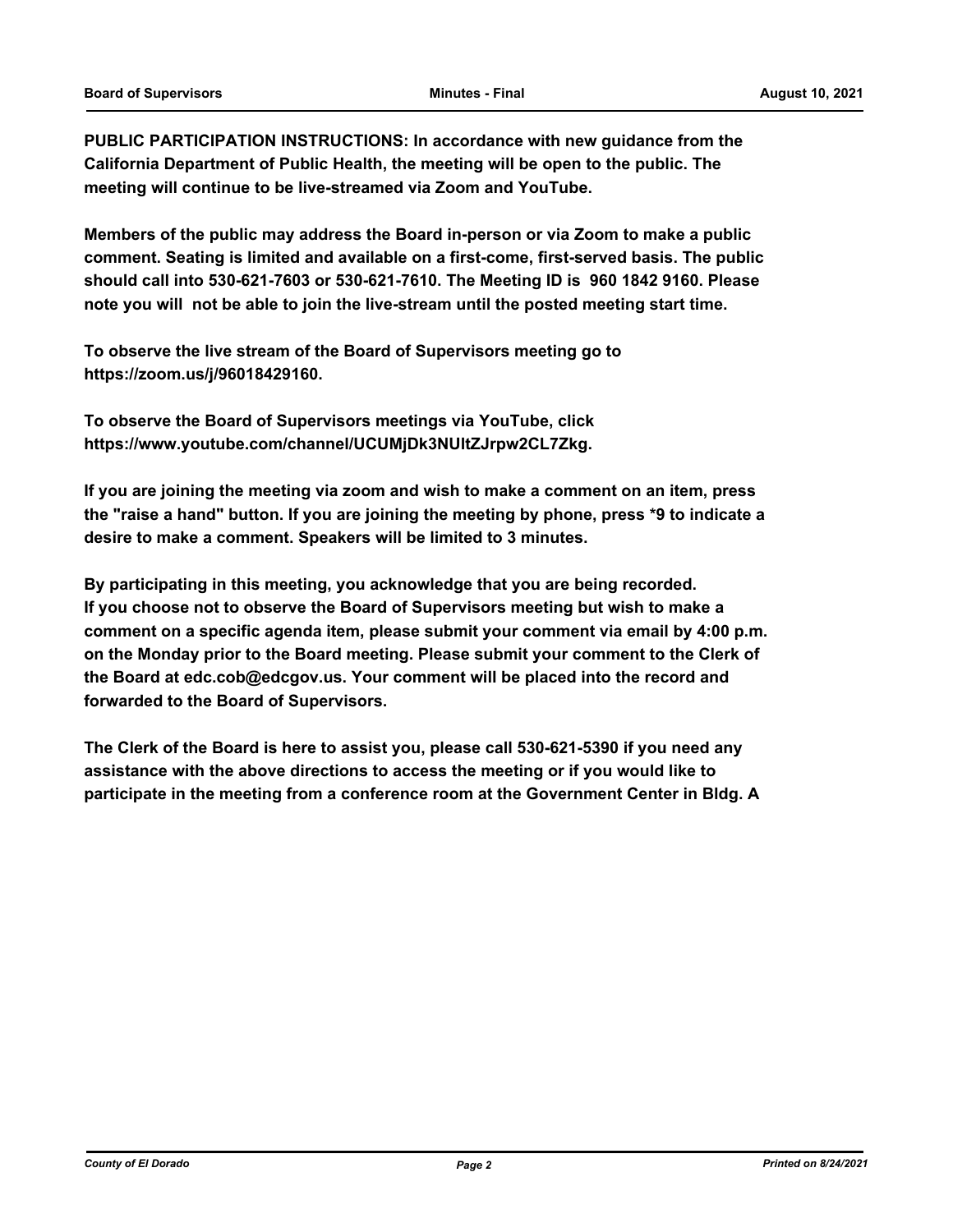## **Vision Statement**

## **Safe, healthy and vibrant communities, respecting our natural resources and historical heritage**

## **This institution is an equal opportunity provider and employer.**

Live Web Streaming and archiving of most Board of Supervisors meeting videos, all meeting agendas, supplemental materials and meeting minutes are available on the internet at: http://eldorado.legistar.com/Calendar.aspx

The County of El Dorado is committed to ensuring that persons with disabilities are provided the resources to participate in its public meetings. Please contact the office of the Clerk of the Board if you require accommodation at 530-621-5390 or via email, edc.cob@edcgov.us, preferably no less than 24 hours in advance of the meeting.

The Board of Supervisors is concerned that written information submitted to the Board the day of the Board meeting may not receive the attention it deserves. The Board Clerk cannot guarantee that any FAX, email, or mail received the day of the meeting will be delivered to the Board prior to action on the subject matter.

The Board meets simultaneously as the Board of Supervisors and the Board of Directors of the Air Quality Management District, In-Home Supportive Services, Public Housing Authority, Redevelopment Agency and other Special Districts.

For Purposes of the Brown Act § 54954.2 (a), the numbered items on this Agenda give a brief description of each item of business to be transacted or discussed. Recommendations of the staff, as shown, do not prevent the Board from taking other action.

Materials related to an item on this Agenda submitted to the Board of Supervisors after distribution of the agenda packet are available for inspection during normal business hours in the public viewing packet located in Building A, 330 Fair Lane, Placerville or in the Board Clerk's Office located at the same address. Such documents are also available on the Board of Supervisors' Meeting Agenda webpage subject to staff's ability to post the documents before the meeting.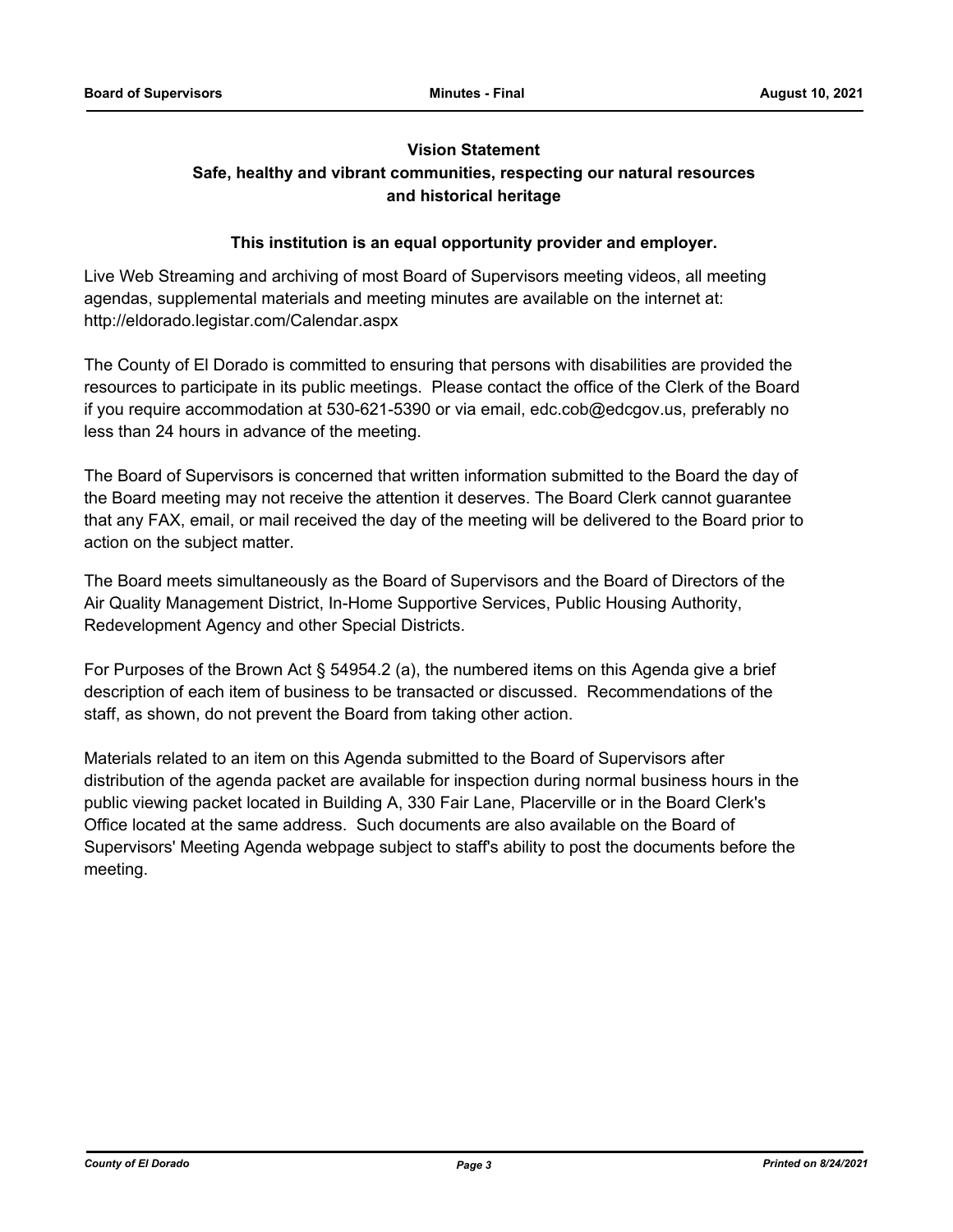## **PROTOCOLS FOR PUBLIC COMMENT**

Public comment will be received at designated periods as called by the Board Chair.

Public comment on items scheduled for Closed Session will be received before the Board recesses to Closed Session.

Except with the consent of the Board, individuals shall be allowed to speak to an item only once.

On December 5, 2017, the Board adopted the following protocol relative to public comment periods. The Board adopted minor revisions to the protocol on March 16, 2021, incorporated herein:

Time for public input will be provided at every Board of Supervisors meeting. Individuals will have three minutes to address the Board. During noticed public hearings, individuals authorized by organizations to speak to organizational positions may request additional time, up to five minutes.

Public comment on certain agenda items designated and approved by the Board may be treated differently within specific time limits per speaker or a limit on the total amount of time designated for public comment. It is the intent of the Board that quasi-jurisdictional matters have additional flexibility depending on the nature of the issue. It is the practice of the Board to allocate 20 minutes for public comment during Open Forum and for each agenda item to be discussed.

Individual Board members may ask clarifying questions but will not engage in substantive dialogue with persons providing input to the Board.

If a person providing input to the Board creates a disruption by refusing to follow Board guidelines, the Chair of the Board may take the following actions:

Step 1. Request the person adhere to Board guidelines. If the person refuses, the Chair may turn off the speaker's microphone.

Step 2. If the disruption continues, the Chair may order a recess of the Board meeting.

Step 3. If the disruption continues, the Chair may order the removal of the person from the Board meeting.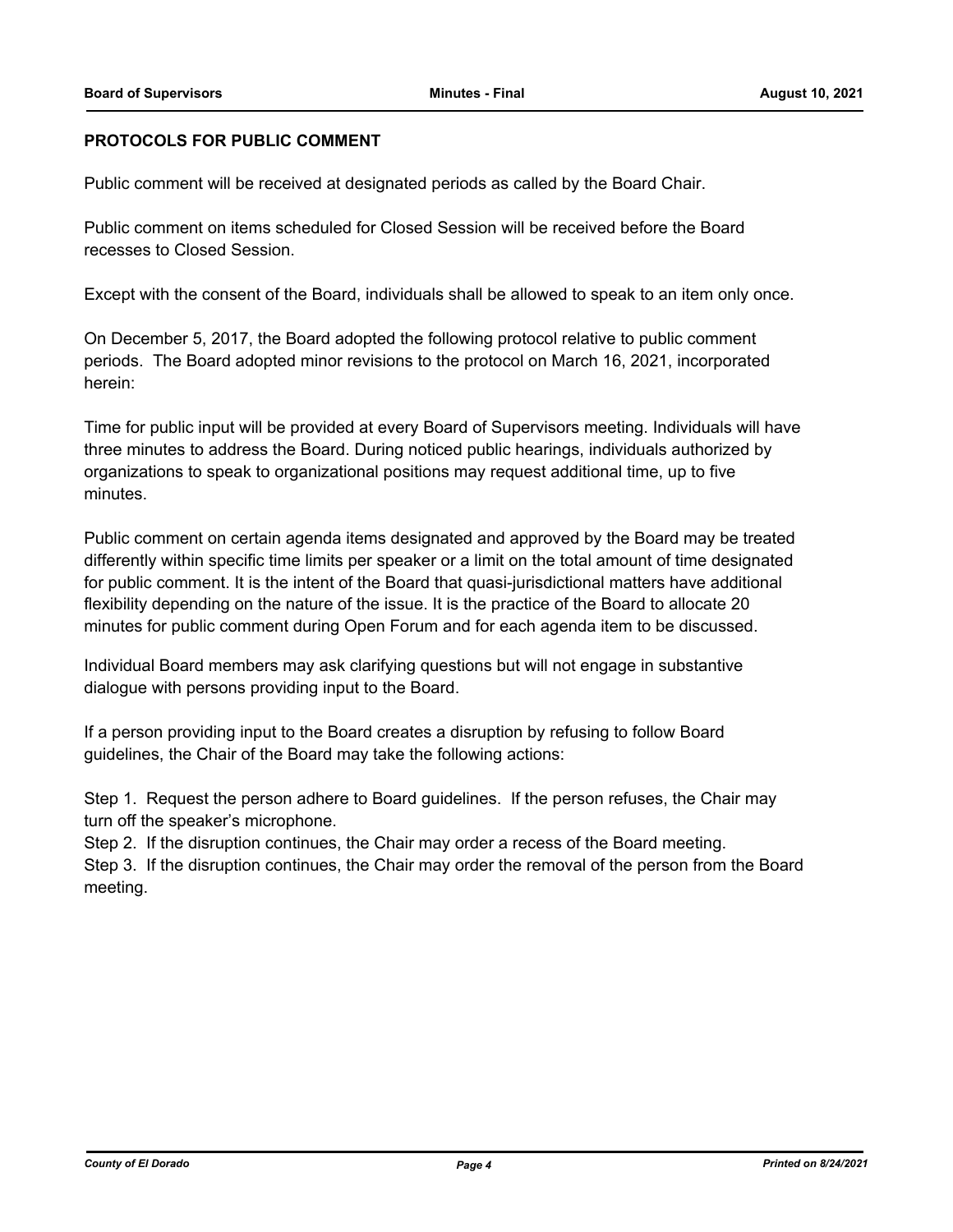### **9:00 A.M. - CALLED TO ORDER**

Present: 5- Supervisor Novasel, Supervisor Hidahl, Supervisor Parlin, Supervisor Thomas and Supervisor Turnboo

#### **INVOCATION AND PLEDGE OF ALLEGIANCE TO THE FLAG**

**Pastor Craig Klatt of the Camino Adventist Church gave the Invocation.**

**Supervisor Hidahl led the Pledge of Allegiance to the Flag.**

## **ADOPTION OF THE AGENDA AND APPROVAL OF CONSENT CALENDAR**

**A motion was made by Supervisor Parlin, seconded by Supervisor Thomas to Adopt the Agenda and Approve the Consent with the following changes: Pull items 5 and 9 for discussion.**

**Yes:** 5 - Novasel, Hidahl, Parlin, Thomas and Turnboo

The Board may make any necessary additions, deletions or corrections to the agenda including moving items to or from the Consent Calendar and adopt the agenda and the Consent Calendar with one single vote. A Board member may request an item be removed from the Consent Calendar for discussion and separate Board action. At the appropriate time as called by the Board Chair, members of the public may make a comment on matters on the Consent Calendar prior to Board action.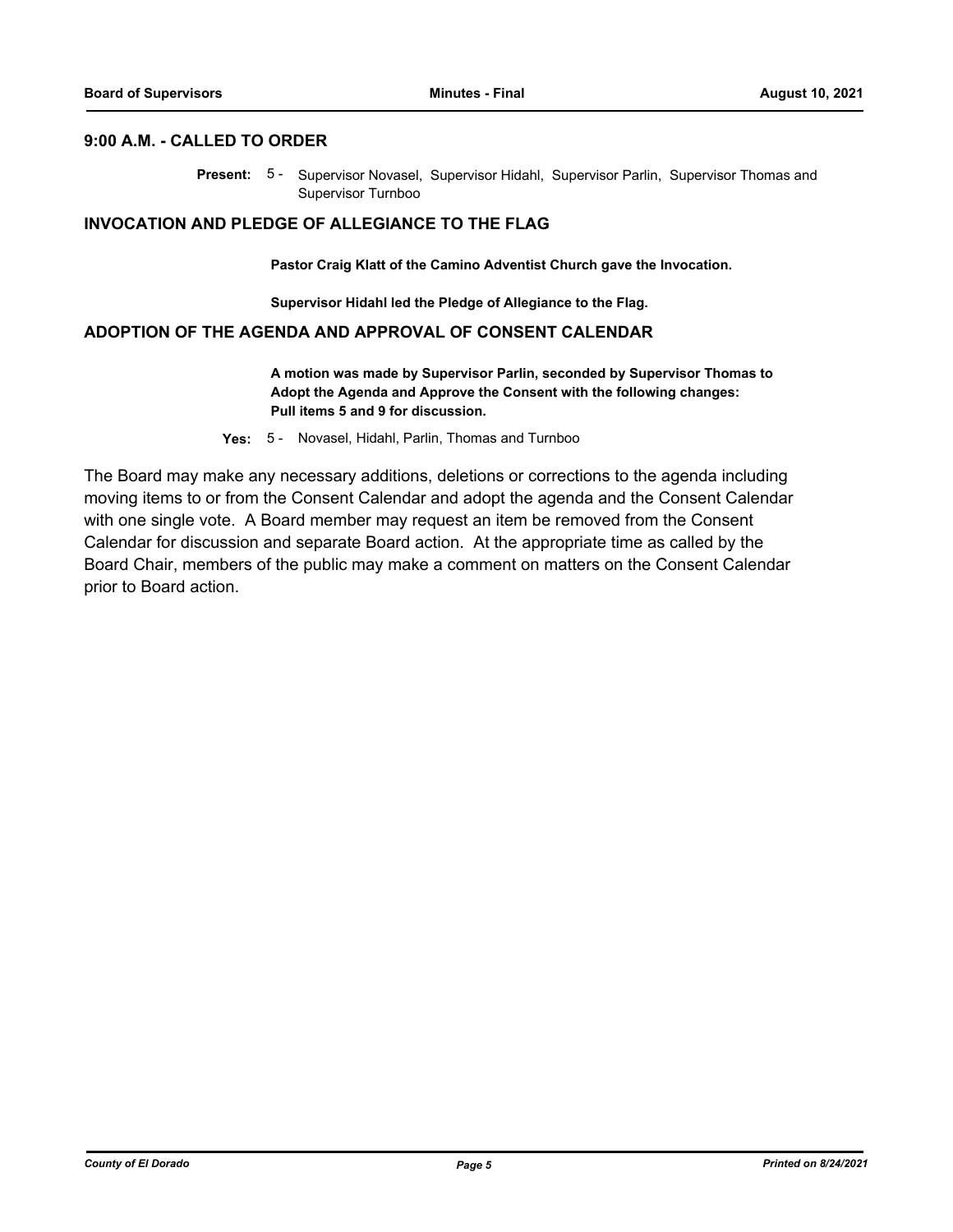## **CONSENT CALENDAR**

**1.** [21-1282](http://eldorado.legistar.com/gateway.aspx?m=l&id=/matter.aspx?key=30177) Clerk of the Board recommending the Board Approve the Minutes from the regular meeting on July 27, 2021 and the special redistricting meeting on August 4, 2021.

**This matter was Approved on the Consent Calendar.**

## **GENERAL GOVERNMENT - CONSENT ITEMS**

**2.** [21-1261](http://eldorado.legistar.com/gateway.aspx?m=l&id=/matter.aspx?key=30156) Auditor-Controller recommending the Board adopt Resolution **102-2021**  establishing the 2021/22 tax rates for the county-wide general tax and voter-approved general obligation indebtedness of the K-12 school and community college districts located wholly within El Dorado County.

#### **FUNDING:** N/A

**Resolution 102-2021 was Adopted upon Approval of the Consent Calendar.**

**3.** [21-1248](http://eldorado.legistar.com/gateway.aspx?m=l&id=/matter.aspx?key=30143) Chief Administrative Office recommending the Board order the Auditor-Controller to disburse \$40,638.46 from the Cameron Park Community Services District ("District") Parks and Recreation Impact Mitigation Fee account to the District for the new Cameron Park Lake Splash Pad project, which will expand the District's capabilities to serve new development that has occurred within the District.

> **FUNDING:** Cameron Park Community Services District Development Impact Mitigation Fees.

**This matter was Approved on the Consent Calendar.**

**4.** [21-1215](http://eldorado.legistar.com/gateway.aspx?m=l&id=/matter.aspx?key=30110) Chief Administrative Office recommending the Board adopt and authorize the Chair to sign Resolution **099-2021**, to approve the following: 1) The deletion of 1.0 full time equivalent (FTE) Deputy Chief Administrative Officer allocation; and 2) The addition of 1.0 full time equivalent (FTE) Assistant Chief Administrative Officer allocation in the Chief Administrative Office.

## **FUNDING:** General Fund.

**This matter was Approved and Resolution 099-2021 was Adopted upon Approval of the Consent Calendar.**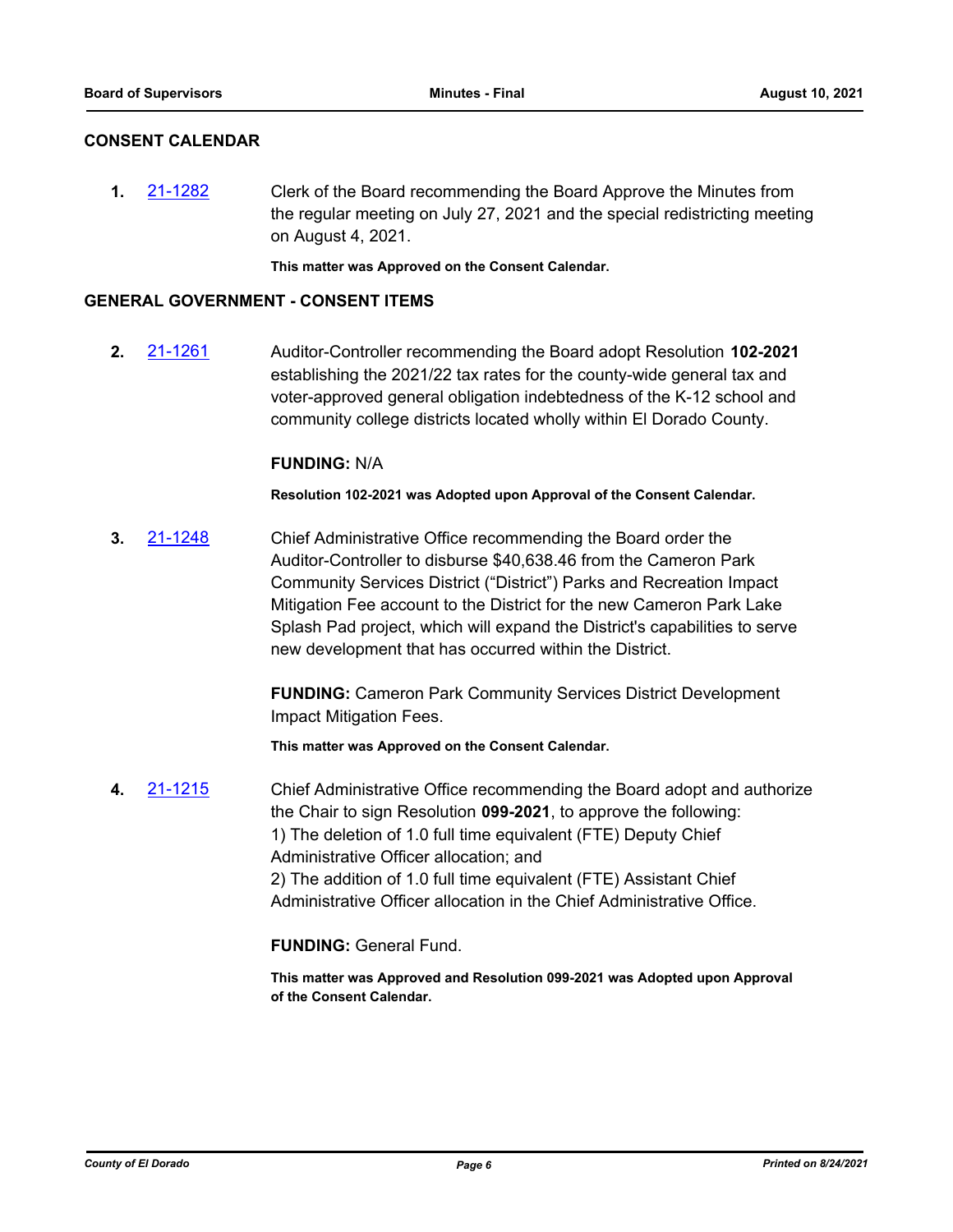**5.** [21-1253](http://eldorado.legistar.com/gateway.aspx?m=l&id=/matter.aspx?key=30148) Chief Administrative Office recommending the Board order the Auditor-Controller to disburse \$153,408.32 to the El Dorado Hills Community Services District from its park and recreation development impact mitigation fee account for fee program administration and expenditures related to the Bass Lake Community Park, Valley View Village Park, Saratoga Village Park, and Heritage Village Park, which will expand the District's capabilities to serve new development that has occurred within the District.

#### **FUNDING: Development Impact Fees.**

**A motion was made by Supervisor Turnboo, seconded by Supervisor Parlin to Approve this matter.**

- **Yes:** 5 Novasel, Hidahl, Parlin, Thomas and Turnboo
- **6.** [21-1184](http://eldorado.legistar.com/gateway.aspx?m=l&id=/matter.aspx?key=30079) Chief Administrative Office, Emergency Medical Services and Emergency Preparedness & Response division, recommending the Board authorize the Chair to sign a letter of support for the El Dorado County and Georgetown Divide Resource Conservation District to apply on behalf of El Dorado County for the 2021 California Fire Safe Council County Coordinators Grant Project, which aims to educate, encourage, and develop county-wide collaboration and coordination among various wildfire mitigation groups operating within counties containing State Responsibility Area (SRA) lands.

#### **FUNDING:** N/A

**This matter was Approved on the Consent Calendar.**

**7.** [21-1187](http://eldorado.legistar.com/gateway.aspx?m=l&id=/matter.aspx?key=30082) Clerk of the Board, based upon the recommendation of the Behavioral Health Commission, recommending the Board make the following appointment to the Behavioral Health Commission: Reappoint Kathryn M. Hamilton, Commission Member, Term Expiration 08/11/2024

#### **FUNDING:** N/A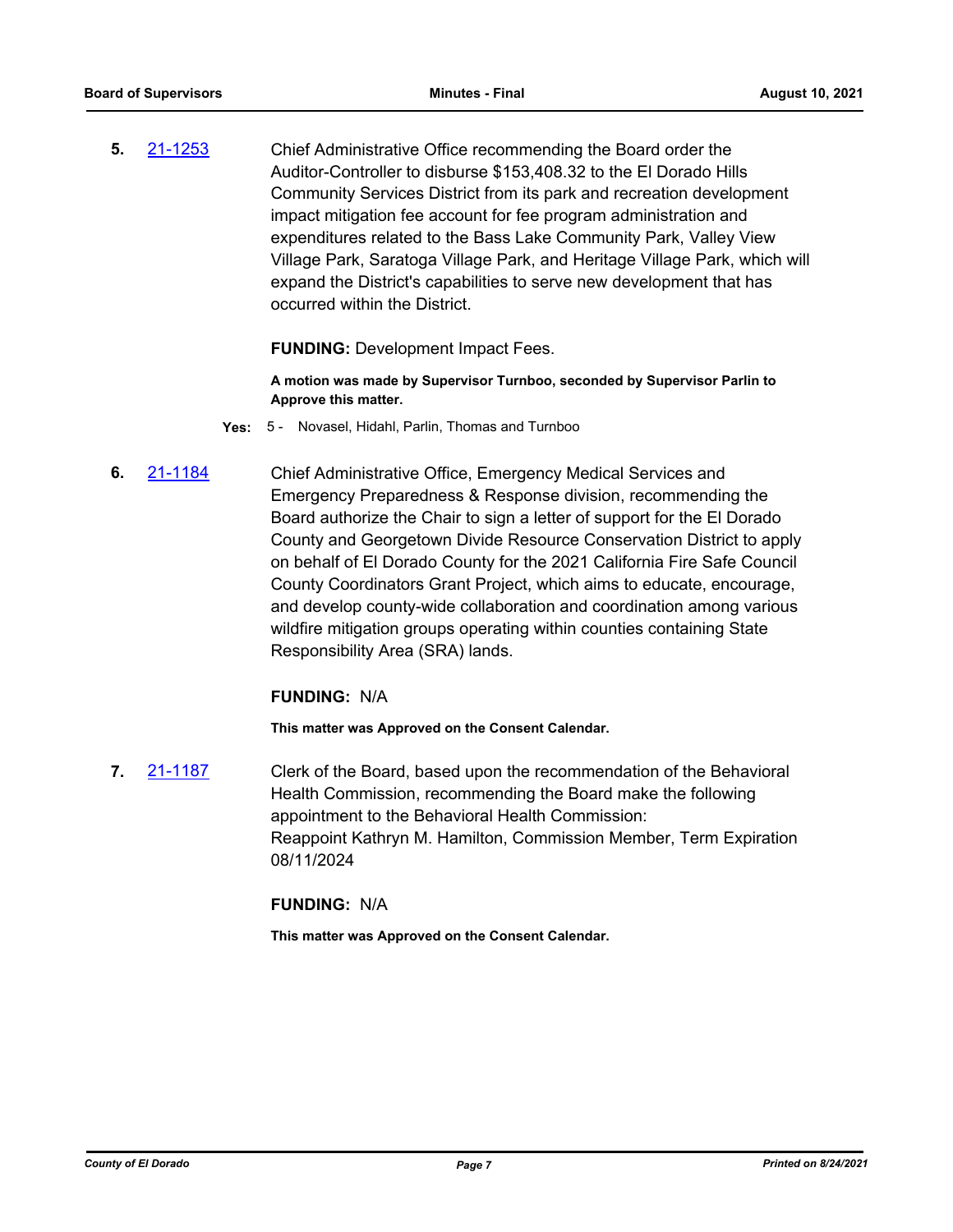**8.** [21-1263](http://eldorado.legistar.com/gateway.aspx?m=l&id=/matter.aspx?key=30158) Human Resources Department recommending the Board: 1) Adopt and authorize the Chair to sign Resolution **101-2021** to approve: a) Due to upward reclassification, the deletion of 2.0 FTE Equipment Mechanic III allocations and the addition of 2.0 FTE Sr. Equipment Mechanic allocations in the Transportation Department; and b) Abolish the Equipment Mechanic III classification; and 2) Waive the requirement for filling the Sr. Equipment Mechanic positions through a competitive examination process, allowing the current incumbents to be appointed to the position as provided for in Section 507.1.2 of the Personnel Rules; and

**FUNDING:** Road Fund.

**This matter was Approved and Resolution 101-2021 was Adopted upon Approval of the Consent Calendar.**

**9.** [21-1209](http://eldorado.legistar.com/gateway.aspx?m=l&id=/matter.aspx?key=30104) Director of Human Resources recommending the Board: 1) Approve and adopt revisions to Board of Supervisors Policy E-13: COVID-19 Prevention Program; and

2) Grant the Director of Human Resources the authority to:

a) Make any changes necessary to update hyperlinks within the Policy should they change over time;

b) Make revisions to memos that are referenced in this Policy that are advisable, in the judgment of the Director of Human Resources and with the concurrence of the Chief Administrative Officer and County Counsel, to further the goals of the Policy; and

c) Make changes to the Policy that are either non-substantive or necessary to accord with changes to relevant statutes or regulations.

#### **FUNDING:** N/A

**A motion was made by Supervisor Novasel, seconded by Supervisor Hidahl to Approve this matter with the following changes to Board of Supervisors Policy E-13: COVID-19 Prevention Program:**

**1) In Section 4(A)(a) Face Coverings remove the strikethrough The County shall post signage to inform County staff "and the public";**

**2) In Section 4(A)(a) Face Coverings add the language The County shall require that such face covering are worn indoors by employees "and non employees"; 3) In Section 4(A)(b) Face Coverings remove the strikethrough The County shall provide clean, undamaged face coverings to all County employees "and non employees" upon request; and**

**4) In Section 4(A)(b) Face Coverings remove the strikethrough The County shall require that such face coverings are worn indoors by employees "and non employees" who are not fully vaccinated.**

**Supervisor Parlin registered a No vote on this matter.**

- **Yes:** 4 Novasel, Hidahl, Thomas and Turnboo
- **Noes:** 1 Parlin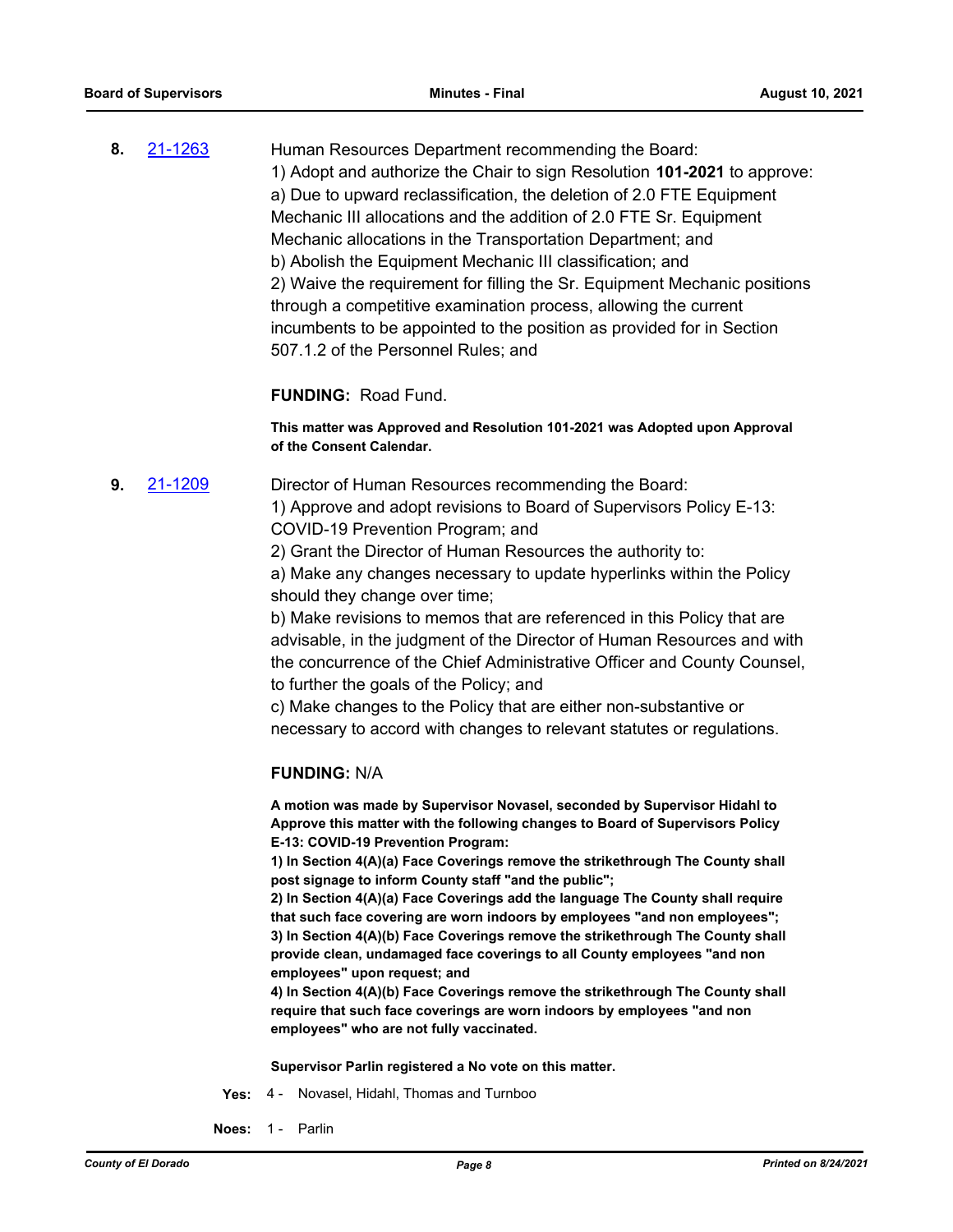| 10. 21-1266 | Human Resources, Risk Management Division, recommending the<br>Board:                                                                                |
|-------------|------------------------------------------------------------------------------------------------------------------------------------------------------|
|             | 1) Approve Pollution Extended Benefit Period insurance coverage for a<br>total amount of \$25,270; and                                               |
|             | 2) Authorize the Human Resources Department, Risk Management<br>Division, to sign and approve binding documents.                                     |
|             | <b>FUNDING:</b> Risk Management Internal Service Fund.                                                                                               |
|             | This matter was Approved on the Consent Calendar.                                                                                                    |
| 11. 21-1007 | Information Technologies Department recommending the Board approve<br>the following:                                                                 |
|             | 1) Award Bid No. 21-918-040 for the purchase of Microsoft 365 Migration<br>Services to the best-value qualified bidder. AgreeVa Solutions, Inc.: and |

Services to the best-value qualified bidder, AgreeYa Solutions, Inc.; and 2) Authorize the Board Chair to execute Agreement 5823 in the amount of \$218,900 for a term of one-year, following Board approval.

**FUNDING:** General Fund with partial offset from the A-87 cost plan.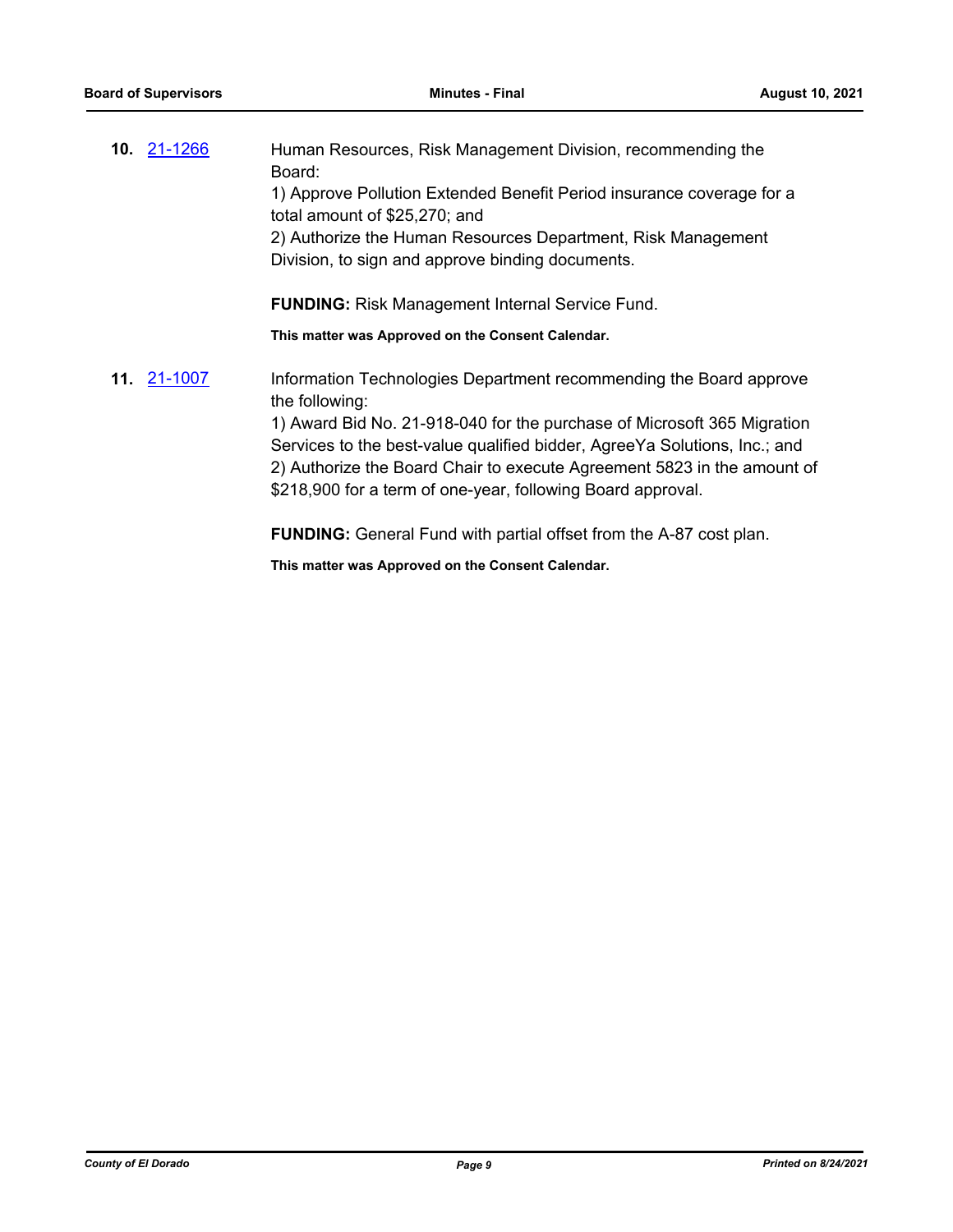#### **HEALTH AND HUMAN SERVICES - CONSENT ITEMS**

**12.** [21-1190](http://eldorado.legistar.com/gateway.aspx?m=l&id=/matter.aspx?key=30085) Child Support Services recommending the Board approve and authorize the Chair to sign a Proclamation designating August 2021 as Child Support Awareness Month in El Dorado County.

**This matter was Approved on the Consent Calendar.**

**13.** [21-1094](http://eldorado.legistar.com/gateway.aspx?m=l&id=/matter.aspx?key=29988) Health and Human Services Agency (HHSA) and Human Resources Department recommending the Board adopt and authorize the Chair to sign Resolution **100-2021** to add one (1.0) Full Time Equivalent (FTE) Legal Secretary I/II allocation and delete a vacant one (1.0) FTE Secretary allocation to the HHSA Senior Services Program.

**FUNDING:** 79% General Fund, 8% Federal Funds and 13% Donations.

**Resolution 100-2021 was Adopted upon Approval of the Consent Calendar.**

**14.** [21-1103](http://eldorado.legistar.com/gateway.aspx?m=l&id=/matter.aspx?key=29998) Health and Human Services Agency recommending the Board: 1) Ratify the renewal of Purchase Contract 3076 with Network Solutions, part of the Web.com Group, Inc., with a perpetual term and triennial cost of \$245.94, or the then-current subscription rate;

> 2) Ratify the purchases made with Network Solutions for 211 domain name subscription services to be provided through 06/01/2024, in the amount of \$245.94, for the following domain names:

- a) www.211ELDORADO.COM
- b) www.211ELDORADO.ORG and;

3) Authorize the Health and Human Services Agency Director or their designee to execute further documents relating to Purchase Contract 3076, contingent upon County Counsel and Risk Management concurrence, including amendments which do not increase the maximum dollar amount or term of the Agreement

**FUNDING:** General Fund.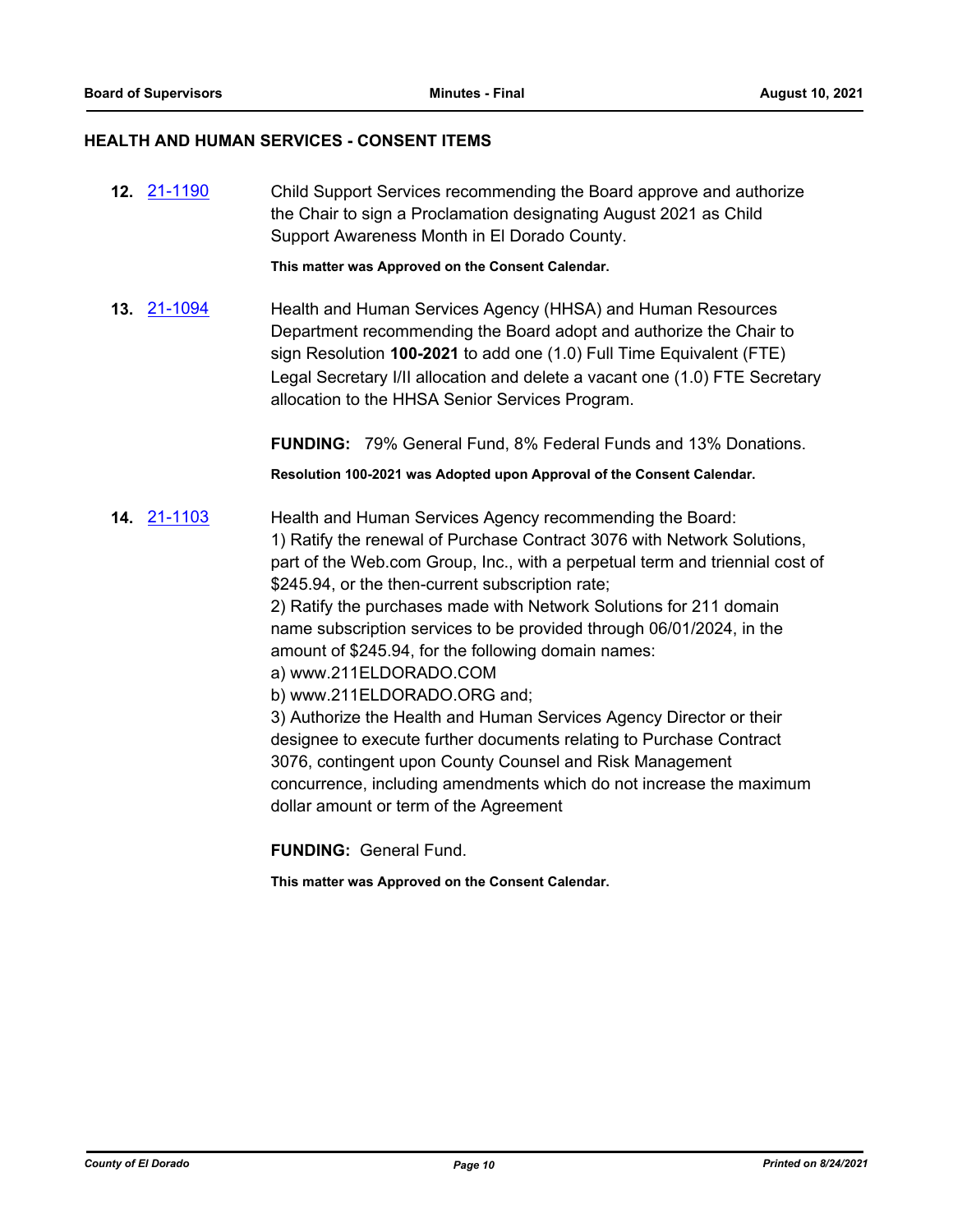## **LAND USE AND DEVELOPMENT - CONSENT ITEMS**

**15.** [21-1098](http://eldorado.legistar.com/gateway.aspx?m=l&id=/matter.aspx?key=29992) Department of Transportation, Maintenance and Operations recommending the Board:

> 1) Approve the price increase for one (1) Meyer truck plow on the County Service Area 3 Fixed Asset list bringing the estimate from \$10,000 to \$10,500;

2) Approve the price decrease for one (1) Henke Gate on the County Service Area 3 Fixed Asset list bringing the estimate from \$10,000 to \$9,500;

3) Approve the price increase for one (1) Loader Bucket on the County Service Area 3 Fixed Asset list bringing the estimate from \$10,000 to \$12,500;

4) Approve the price decrease for one (1) Henke plow on the County Service Area 3 Fixed Asset list bringing the estimate from \$26,000 to \$24,500;

5) Approve the removal of two (2) push plows on the Transportation Fixed Asset list for \$17,000 each for a total of \$34,000;

6) Approve the addition of one (1) Retro fit sander to the Transportation Fixed Asset list totaling \$34,000;

7) Find that the purchase of eight (8) Henke plows of various configurations and five (5) Henke hi-gates are exempt from competitive bidding in accordance with Purchasing Ordinance 3.12.160, Sections B and C; and

8) Authorize the Purchasing Agent to sign a purchase order to Henke Manufacturing in the amount of \$223,176 plus applicable delivery, fees, and taxes (estimated at \$16,180.26), for a one time purchase following Board approval; and

9) Approve and authorize the Chair to sign a budget transfer increasing Fixed Asset Equipment and decreasing Contingency within the County Service Area 3 FY 2021-2022 budget by \$1,000 (4/5 vote required).

**FUNDING:** County Service Area 3 (38%), Transit Occupancy Tax (42%), and Road Fund (20%).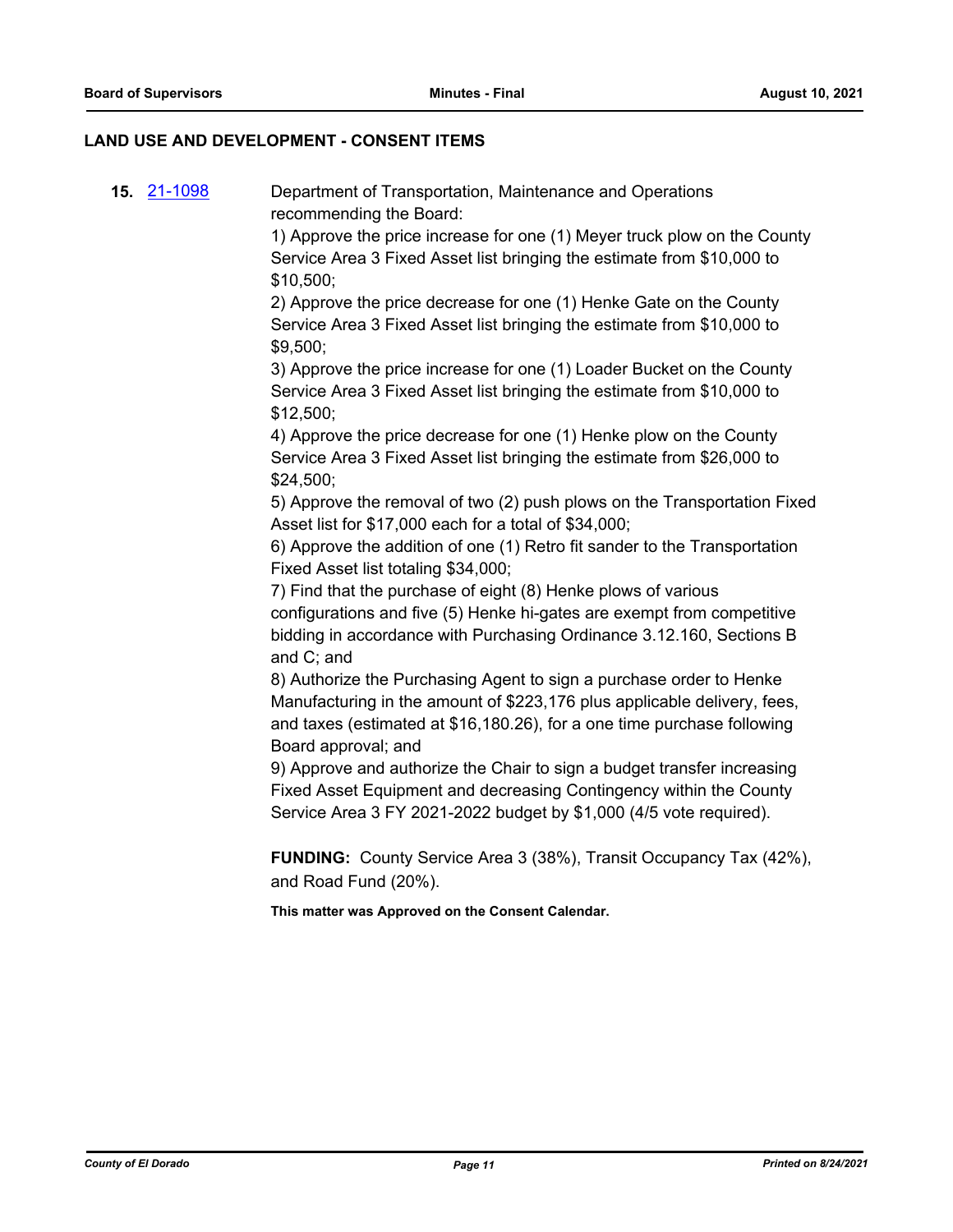**16.** [21-0878](http://eldorado.legistar.com/gateway.aspx?m=l&id=/matter.aspx?key=29773) Department of Transportation recommending the Board approve and authorize the Chair to sign the following: 1) Second Amendment to Agreement for Services 11-53271 with SWCA Environmental Consultants, modifying various administrative details related to their acquisition of Sycamore Environmental Consultants, Inc., and updating contract language per California Department of Transportation federal funding requirements with no changes to the compensation of \$539,997.25, rate schedule, term, or scope of work to provide environmental services for the Newtown Road at South Fork of Weber Creek - Bridge Replacement Project; and 2) First Amendment to Agreement for Services 4403 with SWCA Environmental Consultants, modifying various administrative details related to their acquisition of Sycamore Environmental Consultants, Inc., and updating contract language per California Department of Transportation federal funding requirements with no changes to the compensation of \$300,000, rate schedule, term, or scope of work for on-call environmental review services.

**FUNDING:** Highway Bridge Program (87%), Regional Surface Transportation Program (3%), Tribe (10%), and funding for various Capital Improvement Program and Environmental Improvement Program projects, will be provided by associated Federal, State, and Local funding sources. Local funding sources may include any combination of the following: Traffic Impact Fee Program, Missouri Flat Area Master Circulation and Financing Plan, Road Fund, Tribe Funds, Accumulative Capital Outlay, Developer Advanced Funds, Sacramento Municipal Utility District, and/or General Fund.

**This matter was Approved on the Consent Calendar.**

**17.** [21-1130](http://eldorado.legistar.com/gateway.aspx?m=l&id=/matter.aspx?key=30025) Department of Transportation recommending the Board receive and file an annual report on real property acquisitions executed by the Director of Transportation, under the authority of Ordinance 5094**,** for acquisitions totaling \$62,600 during the reporting period of July 1, 2020 through June 30, 2021.

> **FUNDING:** Local sources include Missouri Flat Master Circulation & Financing Plan Funds, Traffic Impact Fees, Road Fund, and Tribe Funds. State/Federal sources include Regional Surface Transportation Program Funds, Highway Bridge Program Funds, State-Local Partnership Program Funds, Congestion Mitigation and Air Quality Program Funds, Highway Safety Improvement Program Funds, Active Transportation Program Funds, and Transportation Development Act Funds.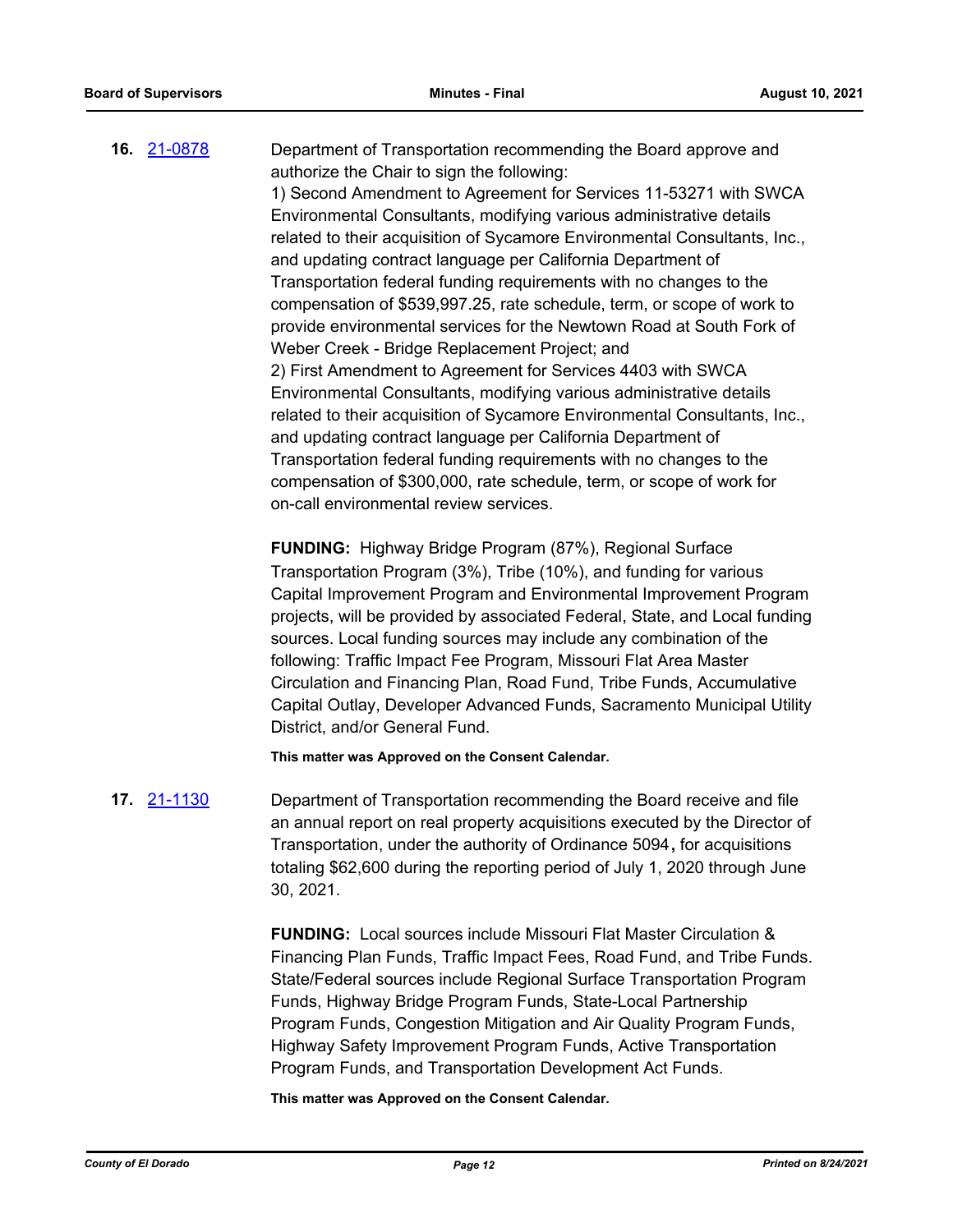**18.** [21-1041](http://eldorado.legistar.com/gateway.aspx?m=l&id=/matter.aspx?key=29935) Department of Transportation recommending the Board take the following actions related to the United States Department of Agriculture Forest Service Participating Agreement 21-PA-11050300-019 for the County Service Area 5 Erosion Control Project, Capital Improvement Program project 95157/36107003: 1) Accept and approve the Participating Agreement, with a total of

\$400,000 to be provided for the subject project;

2) Authorize the Director of Transportation to sign the Participating Agreement on behalf of the County; and

3) Authorize the Director of Transportation to sign any future modifications to the Participating Agreement that do not increase the total dollar amount of the Grant Agreement.

**FUNDING:** United States Department of Agriculture Forest Service Grant Funding (66%), Tahoe Regional Planning Agency/Water Quality (6%), South Tahoe Public Utility District (5%), and County Service Area 5 (23%).

**This matter was Approved on the Consent Calendar.**

**19.** [21-1196](http://eldorado.legistar.com/gateway.aspx?m=l&id=/matter.aspx?key=30091) Environmental Management Department recommending the Board approve and authorize the Chair to sign a budget transfer adjusting the budget for Fiscal Year (FY) 2020-21 to pay the final Clean Tahoe Program invoice for FY 2020-21.

> **FUNDING:** Non-General Fund / County Service Area No. 10, Zone C Parcel Assessment Fees.

**This matter was Approved on the Consent Calendar.**

**20.** [21-1287](http://eldorado.legistar.com/gateway.aspx?m=l&id=/matter.aspx?key=30182) Building and Planning Department recommending the Board approve and authorize the Chair to sign a budget transfer adjusting the budget for Fiscal Year (FY) 2020-21 to allow for the transfer of higher than budgeted revenue in the Planning Time and Material Special Revenue Fund account to the Planning Operations account (4/5 vote required).

**FUNDING:** Development Fees.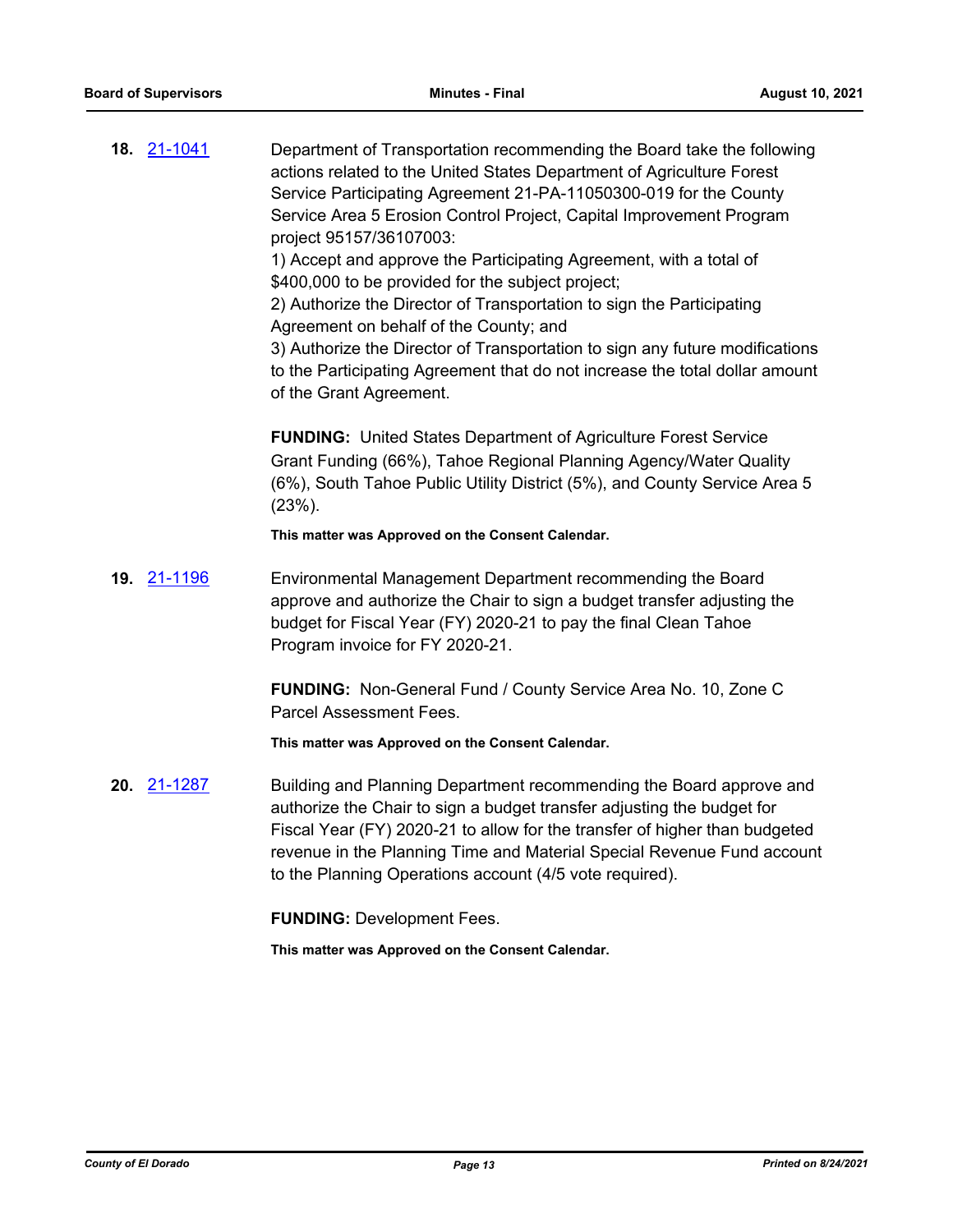### **LAW AND JUSTICE - CONSENT ITEMS**

**21.** [21-1229](http://eldorado.legistar.com/gateway.aspx?m=l&id=/matter.aspx?key=30124) District Attorney recommending the Board receive and file the Sixteenth Annual Report on Real Estate Fraud for Fiscal Year 2020-21.

**FUNDING:** N/A

**This matter was Approved on the Consent Calendar.**

## **END CONSENT CALENDAR**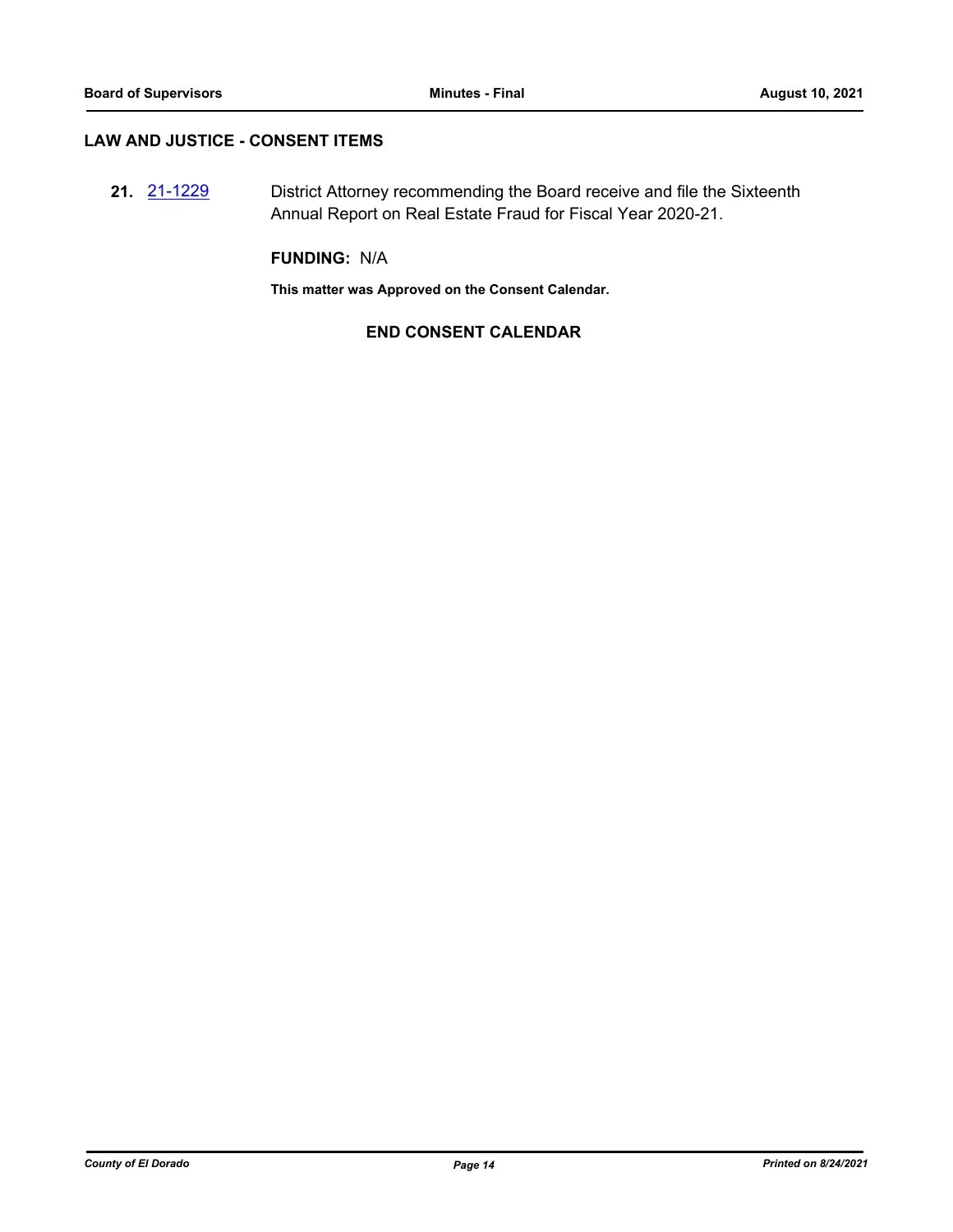#### **9:00 A.M. - TIME ALLOCATION (Items will not be heard prior to the time stated)**

**22.** [21-1182](http://eldorado.legistar.com/gateway.aspx?m=l&id=/matter.aspx?key=30077) HEARING - Planning and Building Department, Planning Division, forwarding the Planning Commission's recommendation to deny the Heritage at Carson Creek Project (Specific Plan Amendment SP-R20-0001/Tentative Subdivision Map TM20-0001/Development Agreement DA20-0001). The project site is located at APNs 117-680-003, 117-680-004, 117-680-007, 117-680-008, 117-680-016, 117-570-013, 117-570-017, and 117-570-018, consisting of 132.1 acres, in the El Dorado Hills area. (Supervisorial District 2)

#### **FUNDING:** Developer Funded.

*Public Comment: S. Ferry, J. Gainsbourgh, B. Burger, M. Murray, S. Williams, B. Williams, L. Faucet, J. McKenize*

**Supervisor Hidahl opened the public hearing and upon hearing input from the public and staff closed the public hearing.**

**A motion was made by Supervisor Thomas, seconded to Supervisor Novasel to Approve the proposed project as identified in the Planning Commission's June 10, 2021 staff report also subject to the Conditions of Approval in Attachment H (with revisions as identified in staff's July 8, 2021 memo related to revised project description Section 1.B, Conditions of Approval 7, 9, 12, and 36, and the addition of Conditions of Approval 86 and 87; and correction to Condition of Approval 36 in staff's July 27, 2021 memo) and Findings in Attachment I to: 1) Adopt the Addendum to the Carson Creek Specific Plan (CCSP) Environmental Impact Report;**

**2) Approve the identified amendments to the CCSP (SP-R20-0001) based on the Findings and subject to the Conditions of Approval as presented and adopt the ordinance providing for the amendments;**

**3) Approve Tentative Subdivision Map (TM20-0001) based on the Findings and subject to the Conditions of Approval as presented;** 

**4) Adopt the ordinance approving the Development Agreement (DA20-0001) between the County of El Dorado, Carson Creek El Dorado, LLC, and Lennar Homes of California, Inc., for the development known as Heritage Carson Creek Village 11, with the following changes:**

**(a) In Section 2.7 Waiver of Claims of the Development Agreement, change the language from "The Parties agree that this section does not include a waiver of any claims Developers may have related to any claim for reimbursement for construction of Carson Crossing Drive" to "The Parties agree that this section expressly includes a waiver of any claims Developers may have related to any claim for reimbursement for construction of Carson Crossing Drive"; and (b) In Section 3 Obligations of the Parties of the Development Agreement, delete the Section 3.2.3 Contribution to Pedestrian Overcrossing and Multimodal Transportation and include that amount (\$1,174) in the Community Benefit Fee to increase the Community Benefit Fee from \$3,000 to \$4,174.** 

**Supervisors Turnboo and Parlin registered a No vote on this matter. Supervisor Parlin registered a No vote based on her concerns pertaining to water and the Settlement Agreement with the cap.**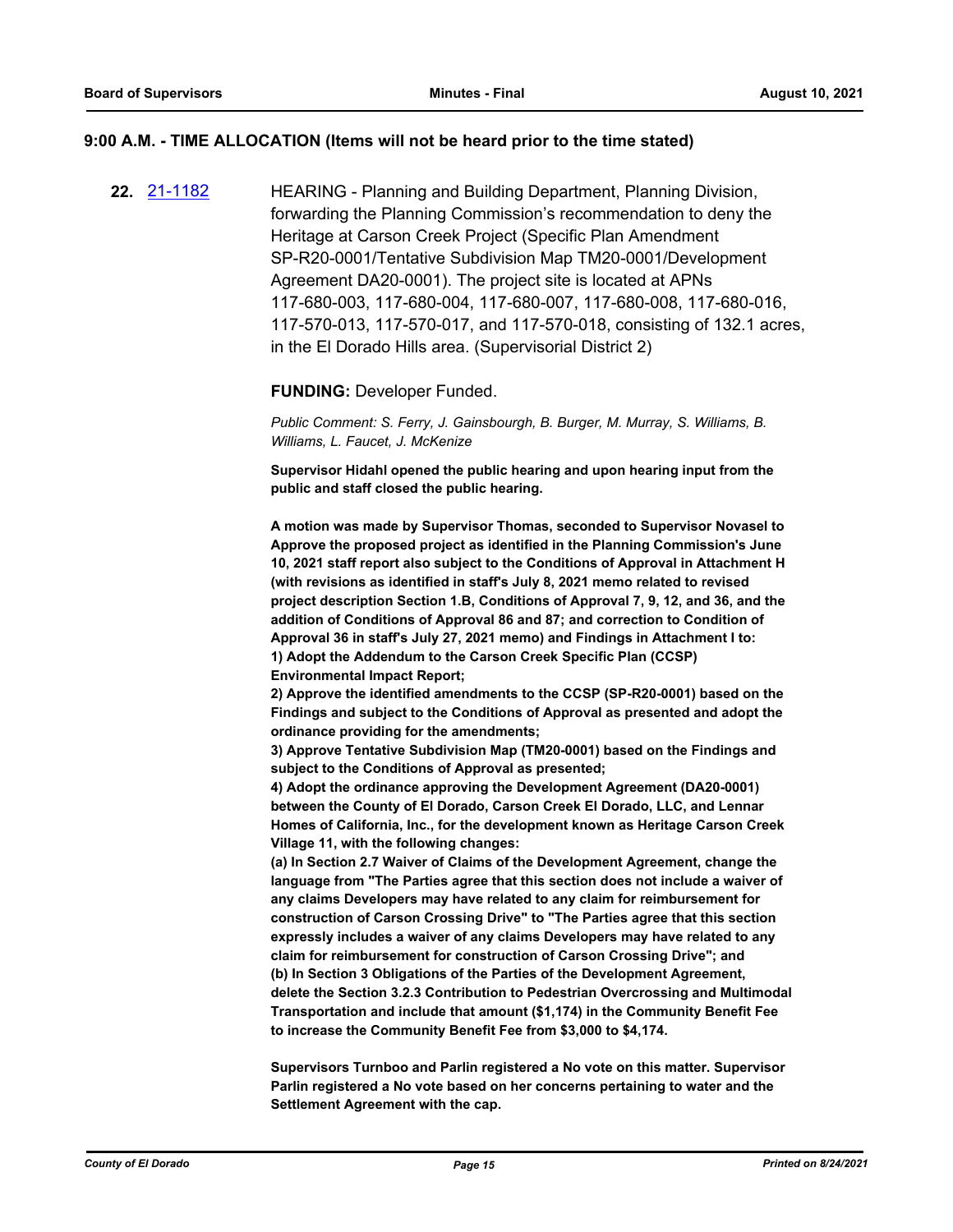**Yes:** 3 - Novasel, Hidahl and Thomas

**Noes:** 2 - Parlin and Turnboo

## **10:30 A.M. TIME ALLOCATION (Items will not be heard prior to time stated)**

**23.** [21-1180](http://eldorado.legistar.com/gateway.aspx?m=l&id=/matter.aspx?key=30075) Department of Transportation recommending the Board take the following actions related to the Mosquito Road Bridge at South Fork American River Project, Capital Improvement Program project number 77126/36105028:

> 1) Receive a presentation regarding the project's progression to the construction phase for the replacement of the Mosquito Road Bridge; 2) Award Request for Proposal number 20-961-081 for the construction support services to Jacobs Engineering Group, Inc.; and 3) Authorize the Director of Transportation to further negotiate a contract for the project and return to the Board for contract approval.

**FUNDING:** Highway Bridge Program Funds (99.9%) and Sacramento Municipal Utility District (SMUD) Funds (0.1%).

*Public Comment: W. Deloria*

**A motion was made by Supervisor Parlin, seconded by Supervisor Thomas to Approve this matter.**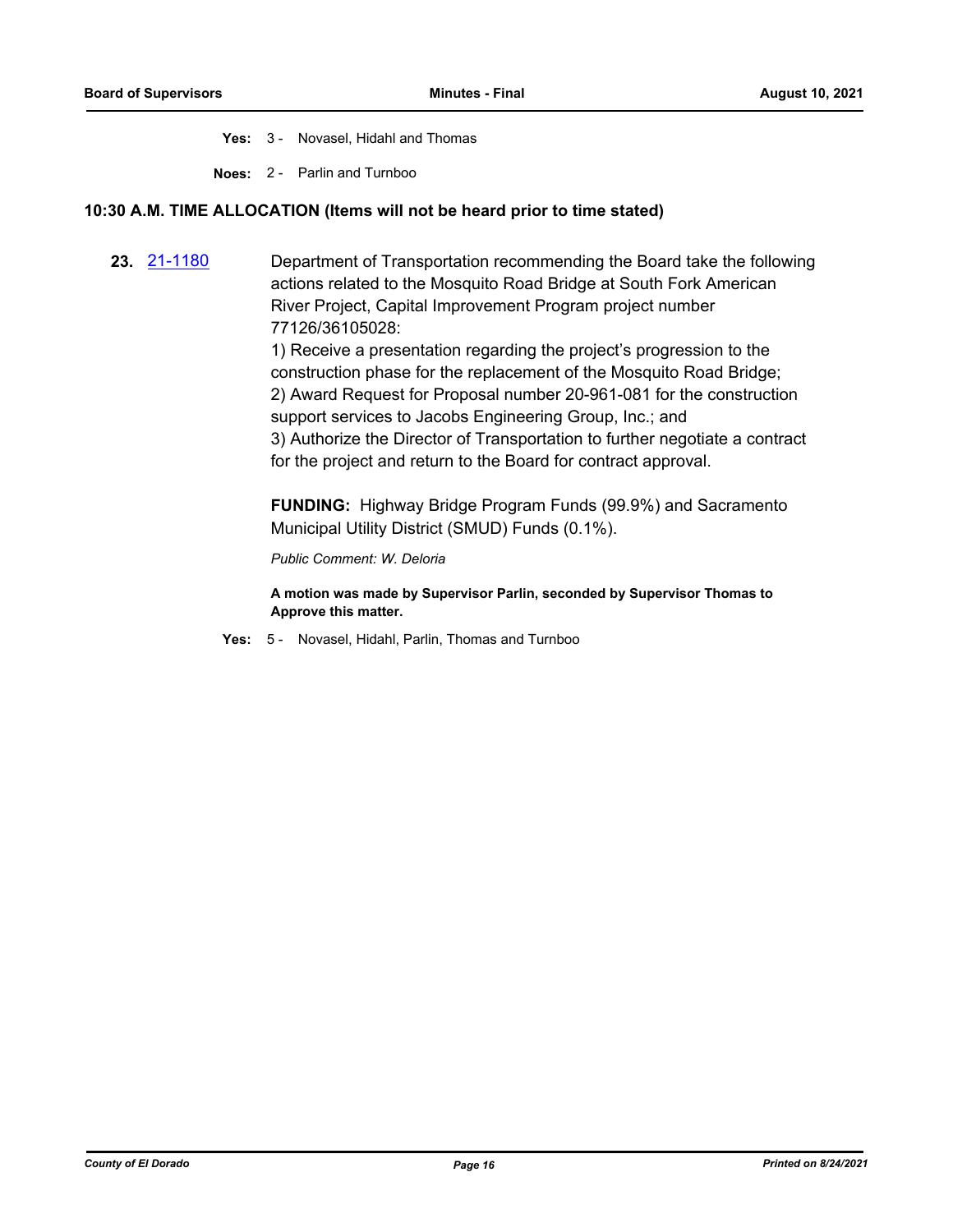## **1:00 P.M. TIME ALLOCATION (Items will not be heard prior to time stated)**

## **OPEN FORUM**

*Public Comment: K. Zier, M. DeAnda, K. Grassi, M. Lane, S. McGrady, S. Starr, J. Gainsbourgh, K. Greenwood, L. Tannebaum, F. Verden, A. Lopez, K. Link, L. Lightner*

[21-1356](http://eldorado.legistar.com/gateway.aspx?m=l&id=/matter.aspx?key=30251) OPEN FORUM (See Attachment)

Open Forum is an opportunity for members of the public to address the Board of Supervisors on subject matter that is not on their meeting agenda and within their jurisdiction. Public comments during Open Forum are limited to three minutes per person. The total amount of time reserved for Open Forum is 20 Minutes.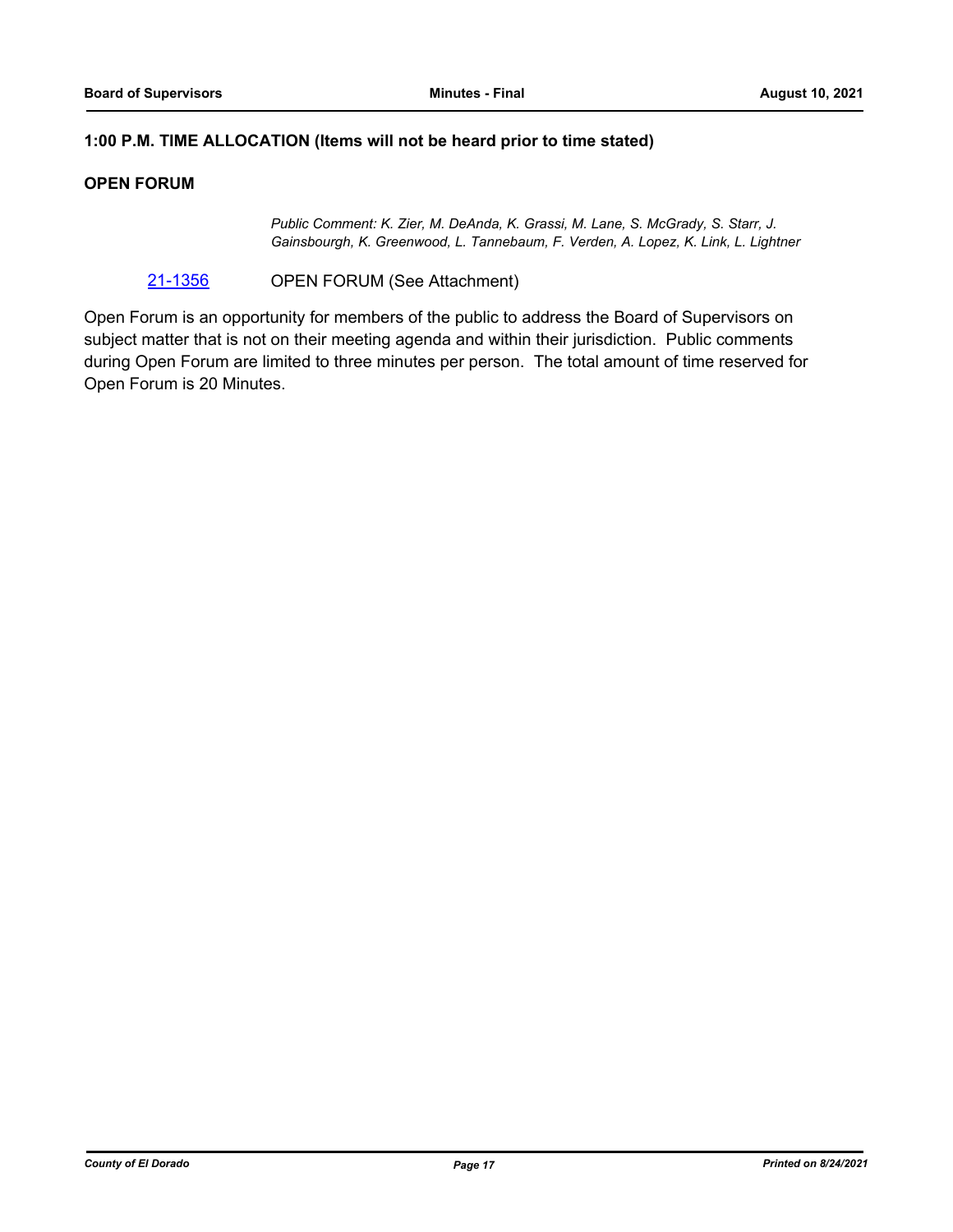**24.** [21-1198](http://eldorado.legistar.com/gateway.aspx?m=l&id=/matter.aspx?key=30093) HEARING -To consider the Planning Commission's recommendation for approval of the Montano De El Dorado Phase I and II Master Plan Project (Rezone Z15-0002/Tentative Parcel Map P15-0006/Planned Development PD15-0004/Conditional Use Permit S17-0015) to request: 1) Rezone (Z15-0002) from Regional Commercial - Community Design Review Combining Zone (CR-DC) to Regional Commercial - Planned Development Combining Zone (CR-PD); 2) Commercial Tentative Parcel Map (P15-0006) on Assessor's Parcel No. 118-010-012 to create a total of 12 commercial parcels from an existing 16.85-acre parcel, ranging from 0.72 acres to 3.48 acres in size, as part of proposed Phase II of the Montano De El Dorado Master Plan; 3) Planned Development (PD15-0004) to establish a Development Plan for the existing Montano De El Dorado Phase 1 development and the proposed Phase II expansion. and 4) Conditional Use Permit (S17-0015) to allow outdoor special events and office uses within existing Phase I and proposed Phase II of the Montano De El Dorado Master Plan on property identified by Assessor's Parcel Numbers 118-010-012, 118-010-014, 118-010-015, and 118-010-016, consisting of 20.1 acres, in the El Dorado Hills area, submitted by Montano Venture 2, LLC; and forwarding the Planning Commission's (PC) recommendation to the Board of Supervisors: 1) Adopt Resolution **098-2021** to certify the EIR (SCH No. 2017072027) for the Montano De El Dorado Phase I and II Master Plan Project, subject to California Environmental Quality Act (CEQA) Findings; 2) Adopt the Mitigation Monitoring and Reporting Program (MMRP) and Statement of Overriding Considerations in compliance with CEQA Guidelines Sections 15091, 15092 and 15093; 3) Approve Rezone Z15-0002 and adopt Ordinance **5145** based on the Findings as presented by staff; 4) Approve Planned Development PD15-0004 based on the Findings as presented by staff, with modified Conditions of Approval (COAs) and hearing exhibits; 5) Approve Tentative Parcel Map P15-0006 based on the Findings as presented by staff, with modified COAs and hearing exhibits; and 6) Approve Conditional Use Permit S17-0015 based on the Findings as presented by staff, with modified COAs. (Supervisorial District 2) **FUNDING:** Developer Funded Project. *Public Comment: L. Brent-Bumb, G. Willard, J. Harn* **Supervisor Hidahl opened the public hearing and upon hearing input from the** 

> **A motion was made by Supervisor Turnboo, seconded by Supervisor Parlin to: 1) Adopt Resolution 098-2021 to certify the EIR (SCH No. 2017072027) for the**

**public and staff closed the public hearing.**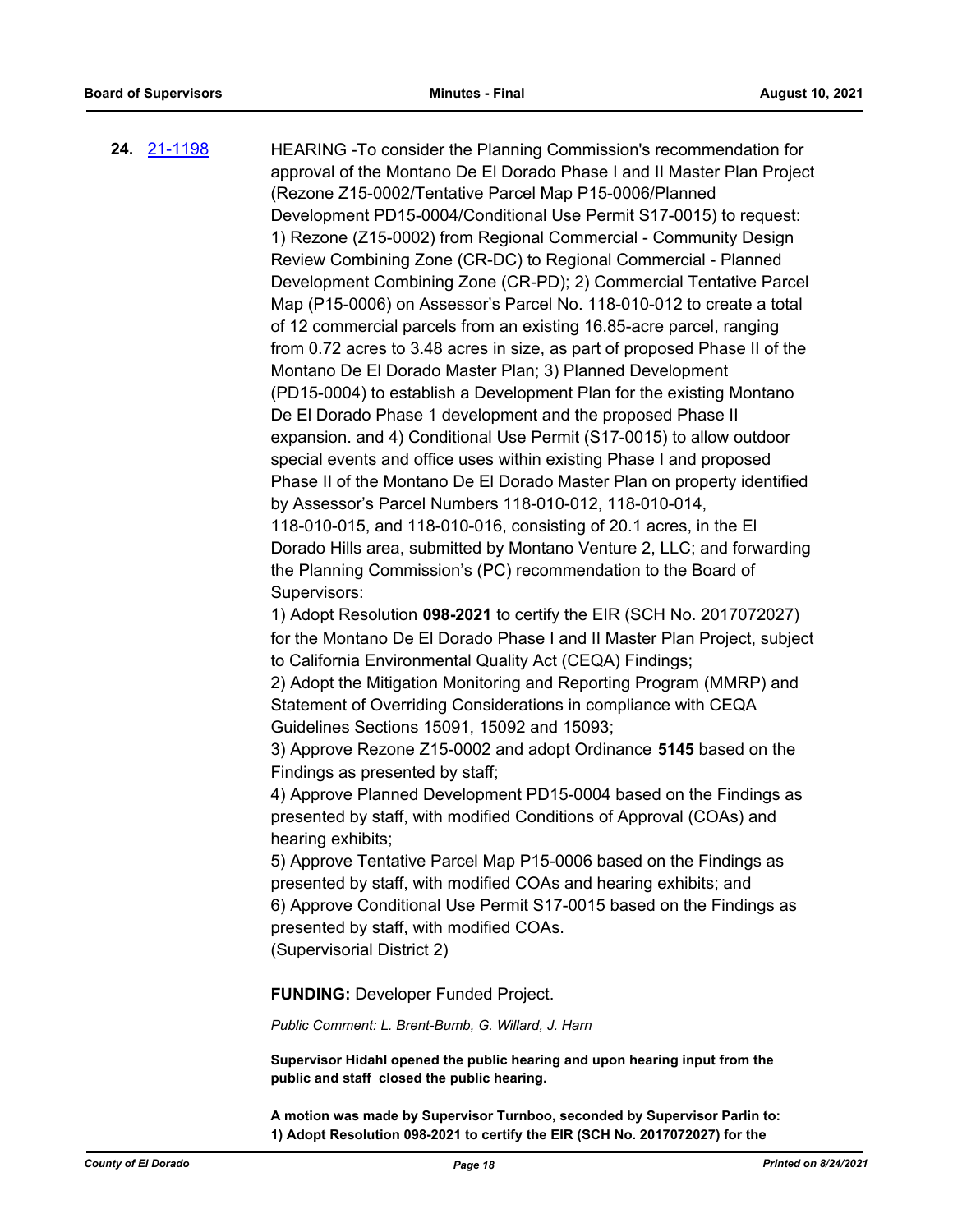**Montano De El Dorado Phase I and II Master Plan Project, subject to California Environmental Quality Act (CEQA) Findings;**

**2) Adopt the Mitigation Monitoring and Reporting Program (MMRP) and Statement of Overriding Considerations in compliance with CEQA Guidelines Sections 15091, 15092 and 15093;** 

**3) Approve Rezone Z15-0002 and adopt Ordinance 5145 based on the Findings as presented by staff;** 

**4) Approve Planned Development PD15-0004 based on the Findings as presented by staff, with modified Conditions of Approval (COAs) and hearing exhibits;** 

**5) Approve Tentative Parcel Map P15-0006 based on the Findings as presented by staff, with modified COAs and hearing exhibits; and**

**6) Approve Conditional Use Permit S17-0015 based on the Findings as presented by staff, with modified COAs.**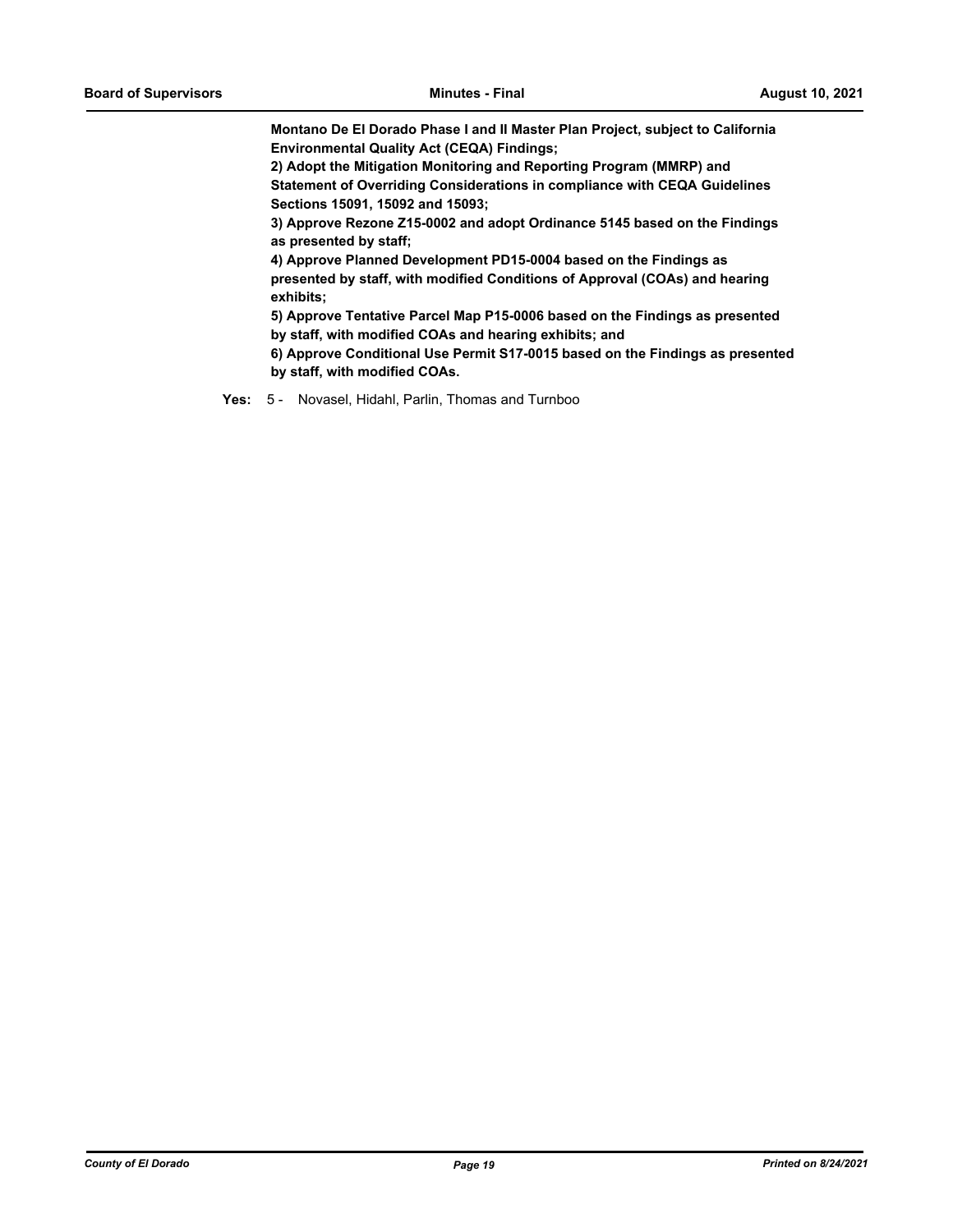### **2:00 P.M. TIME ALLOCATION (Items will not be heard prior to time stated)**

**25. 21-0749** HEARING - Department of Transportation recommending the Board: 1) Approve the **Introduction** (First Reading) of Ordinance **5144** amending County Code Chapter 12.28, Traffic Impact Mitigation (TIM) Fee, which comprises Ordinances 5045 and 5142, to reflect changes approved as part of the 2020 Major Update to the Traffic Impact Fee (TIF) Program; and

2) Waive full reading of the Ordinance, read by title only, and continue this matter to August 31, 2021, for **Final Passage** (Second Reading). (Cont. 6/8/2021, Item 55)

#### **FUNDING:** TIF Program.

**Supervisor Hidahl opened the public hearing and upon hearing input from the public and staff closed the public hearing.**

**A motion was made by Supervisor Thomas, seconded by Supervisor Parlin to Continue this matter to August 31, 2021 for Final Passage (Second Reading) of Ordinance 5144.**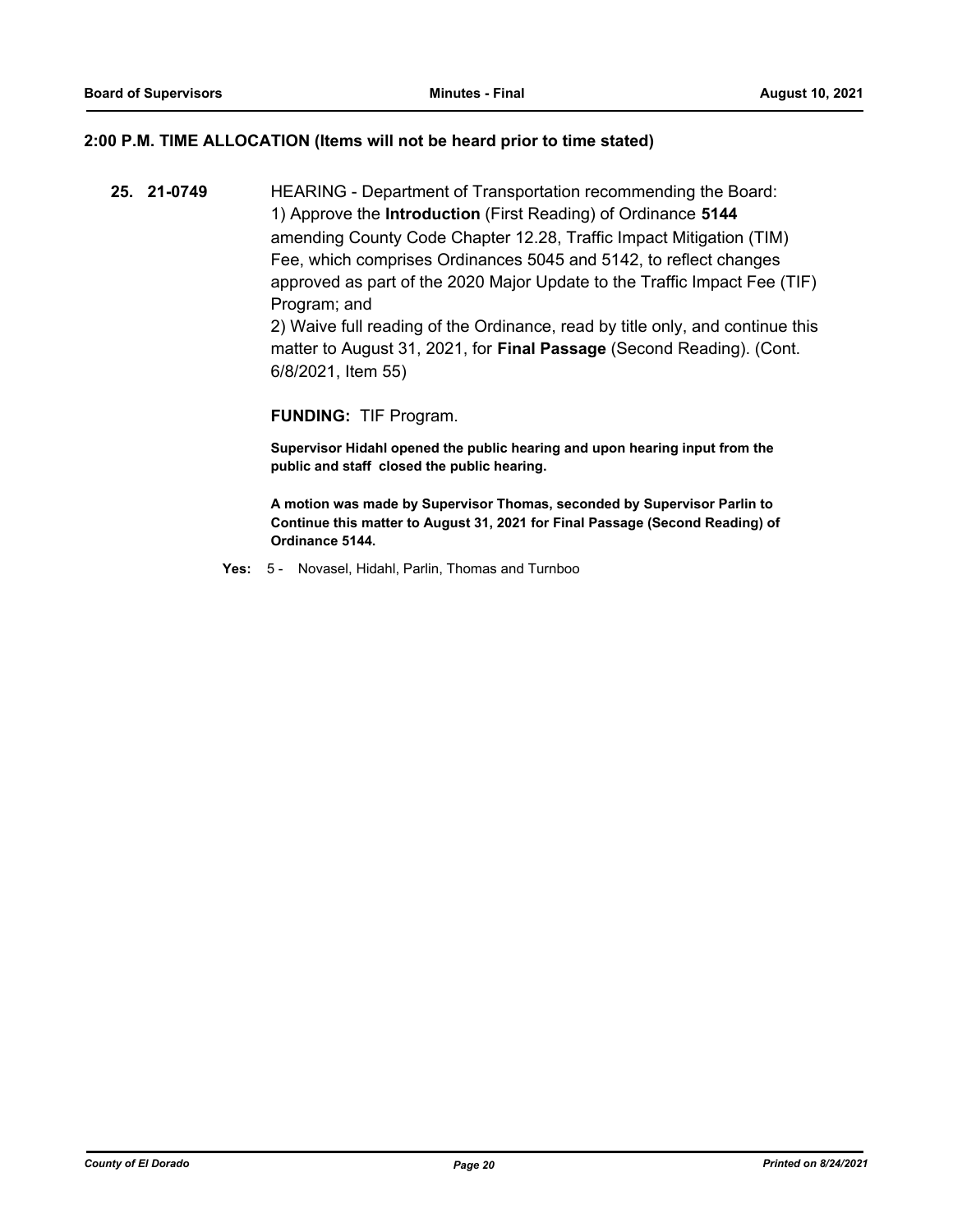**26.** [21-1166](http://eldorado.legistar.com/gateway.aspx?m=l&id=/matter.aspx?key=30061) HEARING - Planning and Building Department, Planning Division, submitting for approval to amend recorded Subdivision Map G-49 Lot 7 to reduce a non-buildable setback from 20-feet to 10-feet along the two frontages, Trade Way and Product Drive, on property identified by Assessor's Parcel Number 109-401-002 located on the west side of Product Drive approximately 700 feet south of the intersection with Durock Road in the Cameron Park area, and staff recommending the Board of Supervisors take the following actions:

> 1) Find Parcel Map Amendment P-C21-0001 amending Subdivision Map G-49 (Lot 7) is Categorically Exempt from the requirements of CEQA pursuant to Section 15305-Minor Alterations to in Land Use Limitations; and

> 2) Approve Parcel Map Amendment P-C21-0001 amending Subdivision Map G-49 (Lot 7) based on the Findings and subject to the Conditions of Approval as presented. (Supervisorial District 2).

**FUNDING:** Property owner-funded recording of Subdivision Map Amendment.

*Public Comment: B. Lebeck*

**Supervisor Hidahl opened the public hearing and upon hearing input from the public and staff closed the public hearing.**

**A motion was made by Supervisor Turnboo, seconded by Supervisor Thomas to Approve this matter.**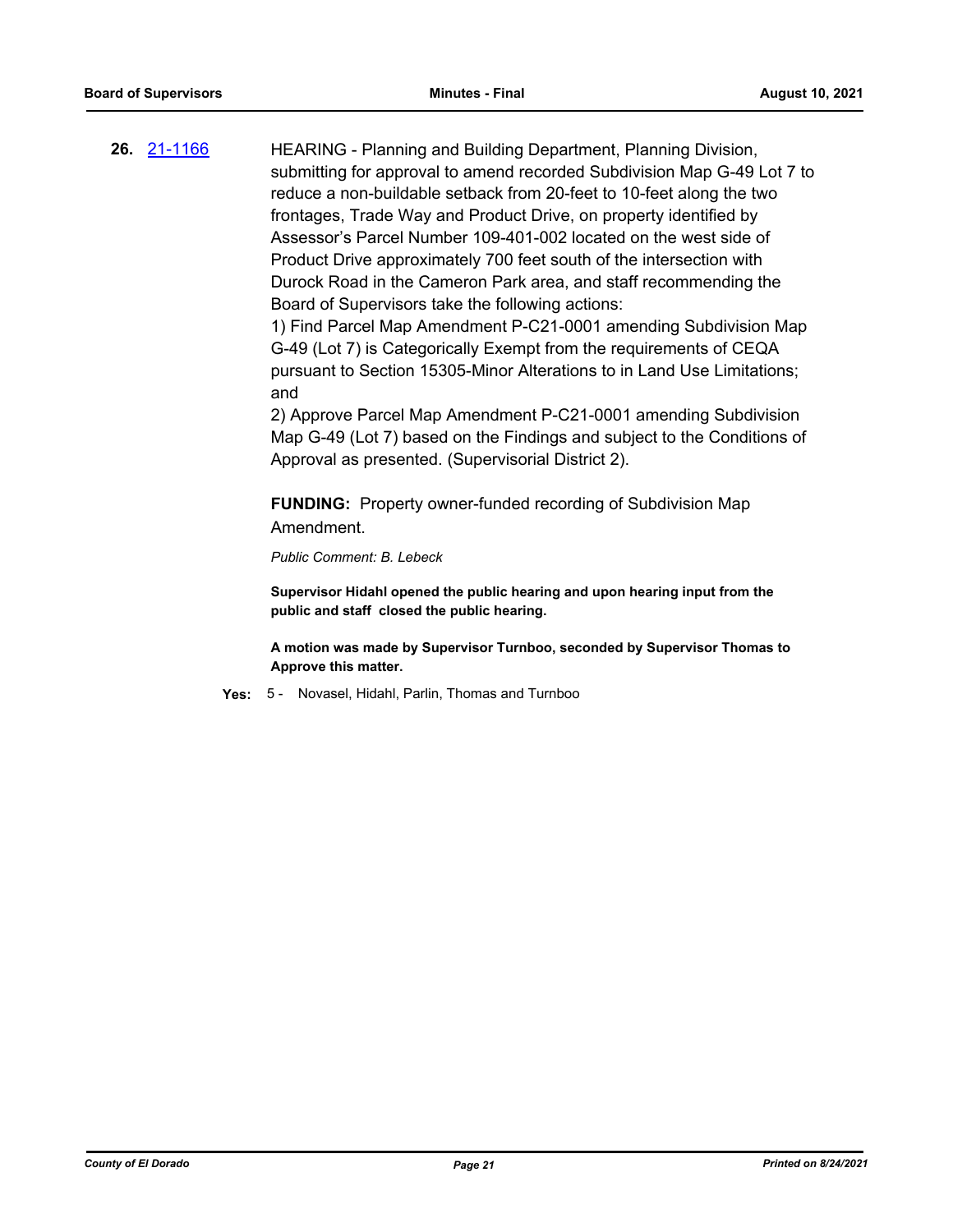#### **ITEMS TO/FROM SUPERVISORS (May be called at any time during the meeting)**

**Supervisor Thomas reported on the following: National Night Out. Marshall Coin challenge. Grand Opening of Hands for Hope. CalTrans, California Highway Patrol, Director of Transportation and Transportation Commission Camino Safety project meeting. Harvest Traffic committee meeting. Supervisor Hidahl and Bill Roby meeting. Sacramento Area Council of Governments meeting. Supervisor Turnboo reported on the following: Tax Payer's Association meeting. Local Agency Formation Commission meeting. Ride along in the community. Tom McClintock meeting. Library Director meeting. Recorder-Clerk meeting. El Dorado Hills luncheon. Heritage meeting. Town hall meeting. Constituent meetings. Supervisor Parlin reported on the following: Cemetery Advisory Committee meeting. Tax Payer's Association meeting. SOFAR steering committee meeting. National Night Out. Supervisor Turnboo meeting at Sierra Pacific. Rainbow Orchard event - 20 Mile Taste. Supervisor Novasel reported on the following: Tahoe Transportation District meeting. Redistricting meeting. California State Association of Counties White House governmental affairs meeting. California State Association of Counties executive committee meeting. Supervisor Hidahl reported on the following: Supervisor Thomas, Chief Administrative Officer and Human Resources Director meeting. El Dorado Hills fire meeting with Planning Commissioner. Local Agency Formation Commission meeting. County Counsel monthly meeting. El Dorado Hills Community Council meeting. El Dorado Hills chamber luncheon. Housing Element meeting. Planning and Building Director meeting. Redistricting meeting. Transit/Transportation meeting. Mobile Home Park meeting. Two by Two meeting. National Night Out.**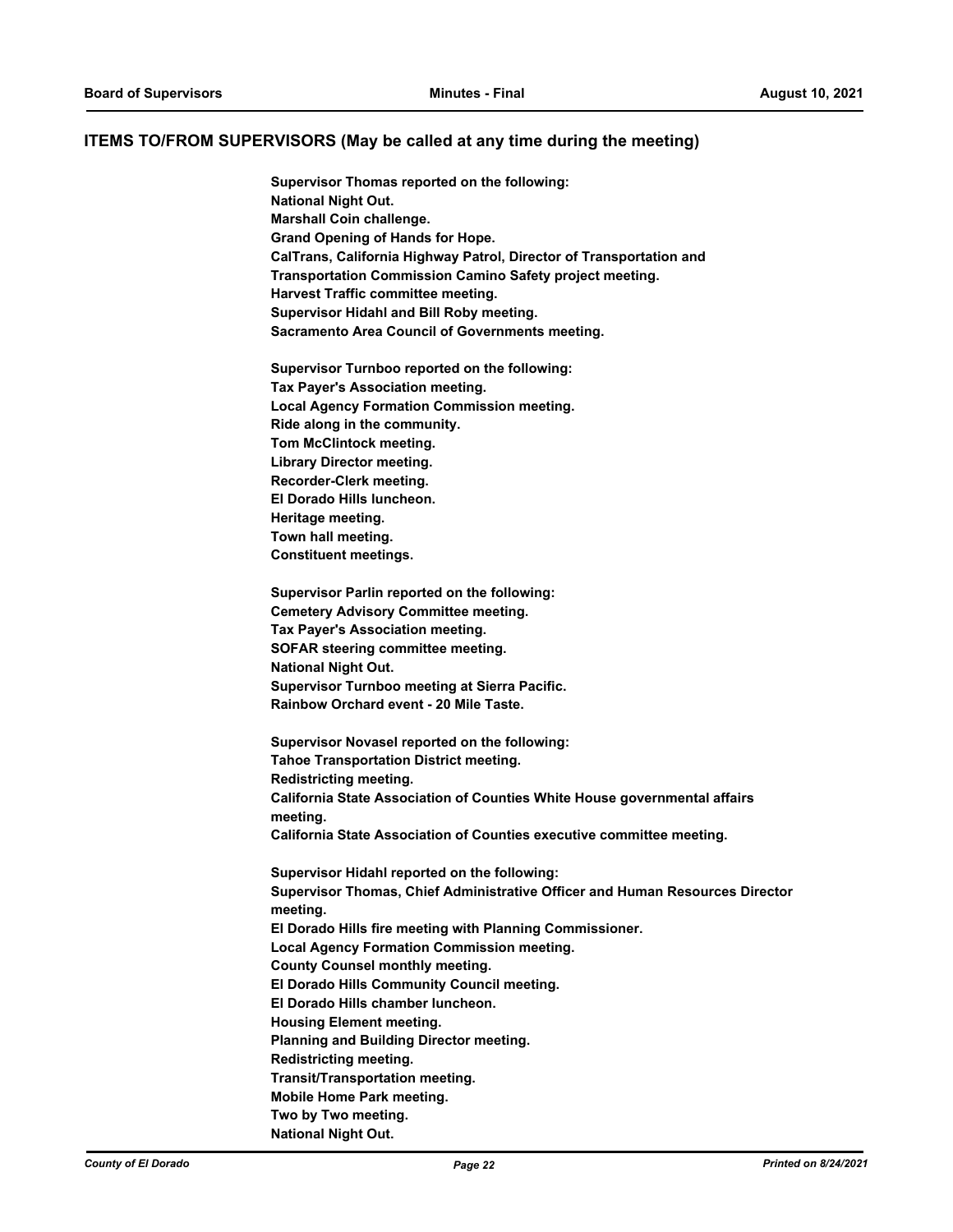## **Chief Administrative Officer meeting. Planning and Building staff meeting.**

## **CAO UPDATE (May be called at any time during the meeting)**

**No update.**

**ADJOURNED AT 5:41 P.M.**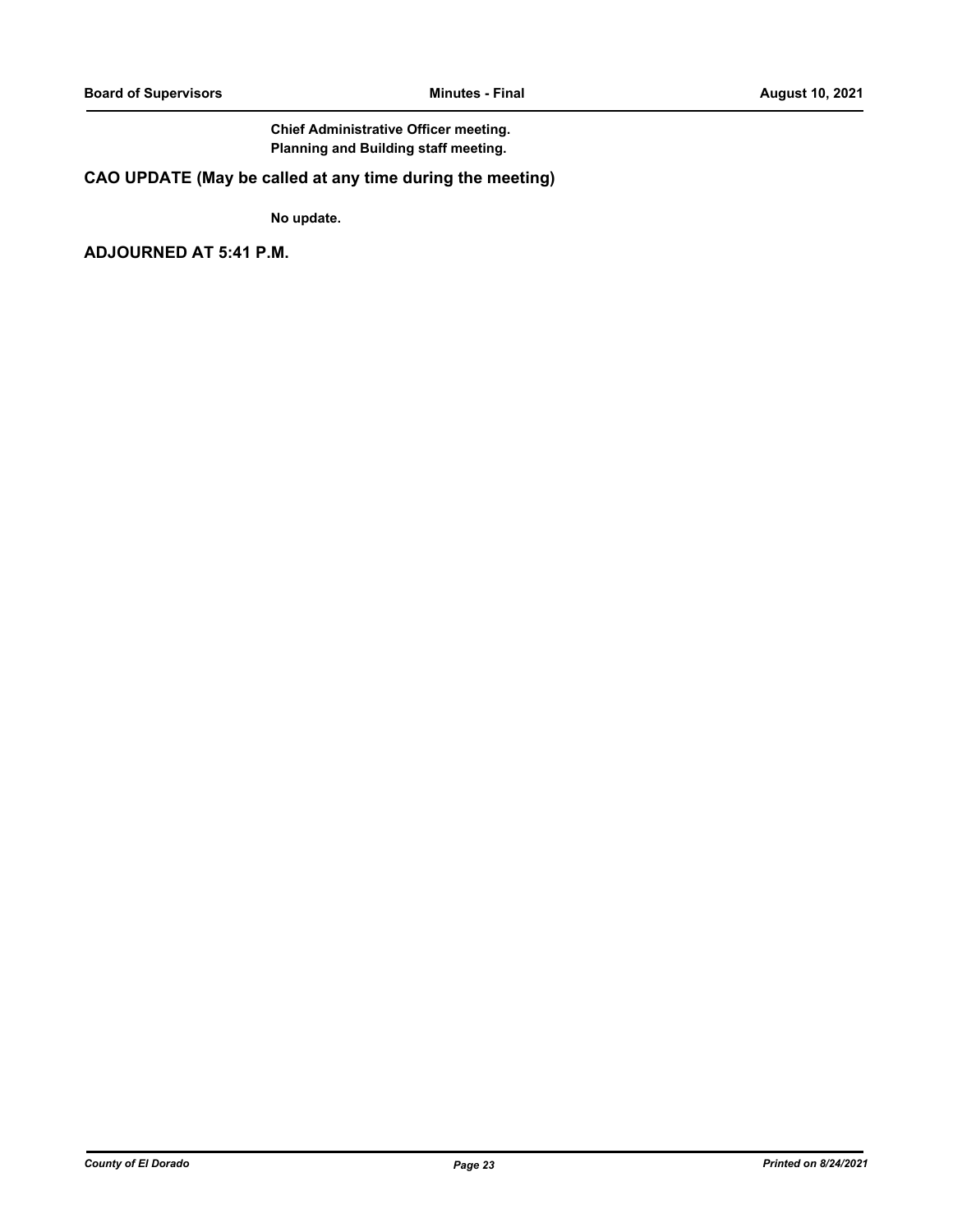## **CLOSED SESSION**

**27.** [21-1200](http://eldorado.legistar.com/gateway.aspx?m=l&id=/matter.aspx?key=30095) **Conference with Legal Counsel - Initiation of Litigation** pursuant to Government Code Section 54956.9(d)(4). Number of potential cases: (1). (Est. Time: 15 Min.)

**No Action Reported. All five Supervisors participated.**

**28.** [21-1301](http://eldorado.legistar.com/gateway.aspx?m=l&id=/matter.aspx?key=30196) **Conference with Legal Counsel - Significant Exposure to Litigation** pursuant to Government Code Section 54956.9(d)(2). Number of potential cases: (1). (Est. Time: 15 Min.)

**No Action Reported. All five Supervisors participated.**

**29.** [21-1286](http://eldorado.legistar.com/gateway.aspx?m=l&id=/matter.aspx?key=30181) **Pursuant to Government Code Section 54957.6 - Conference with Labor Negotiator**: County Negotiator: Director of Human Resources and/or designee. Employee organizations: El Dorado County Employees' Association, Local 1, representing employees in the Supervisory, Professional, and General Bargaining Units; Operating Engineers Local No. 3 representing employees in the Trades & Crafts Bargaining Unit; El Dorado County Criminal Attorneys' Association representing employees in the Criminal Attorney Unit; El Dorado County Managers' Association representing employees in the Management Unit; Deputy Sheriff's Association representing employees in the Law Enforcement Unit; and El Dorado County Law Enforcement Management Association representing employees in the Law Enforcement Sworn Management Unit. (Est. Time: 45 Min.)

**No Action Reported. All five Supervisors participated.**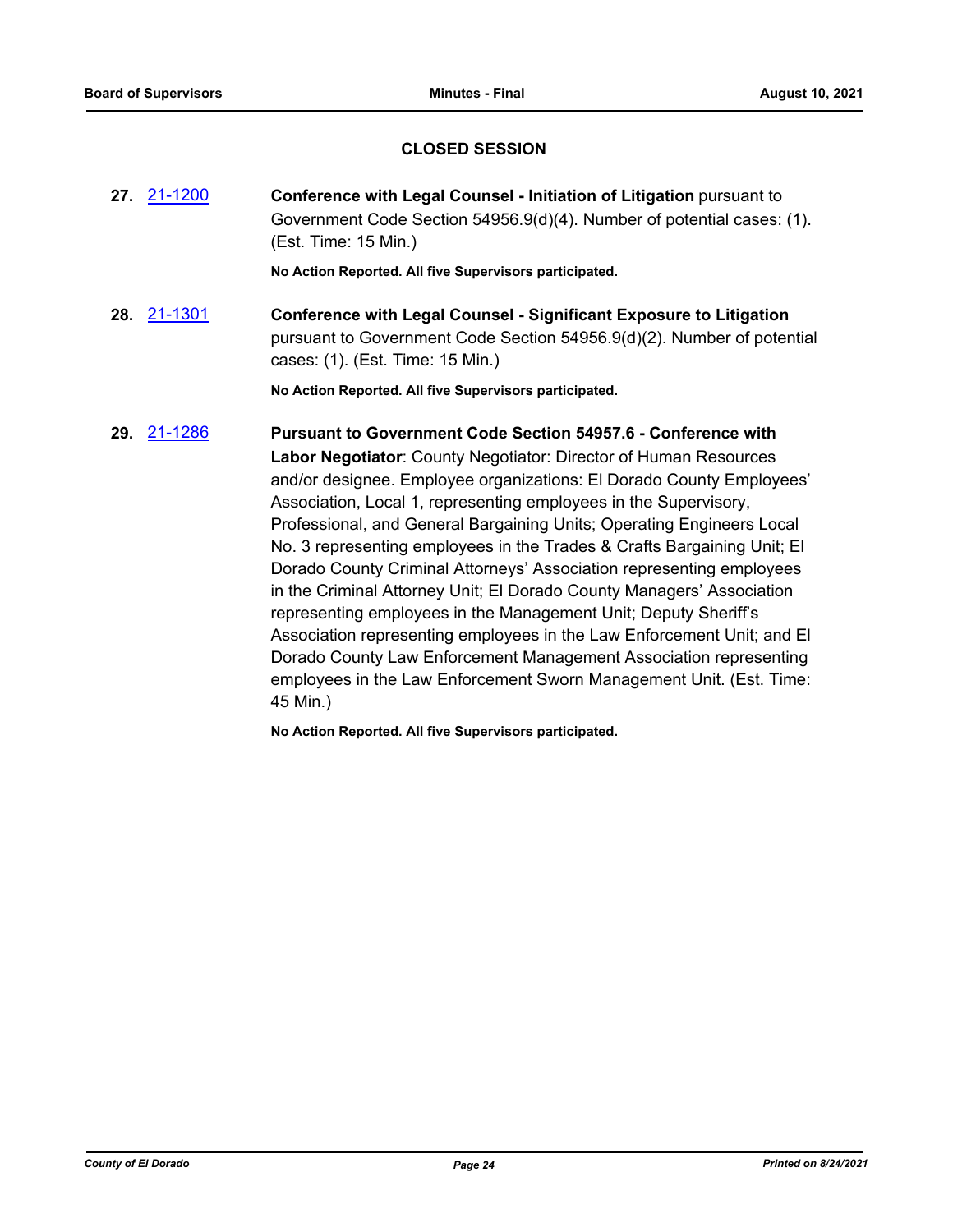On August 19, 2003, the Board adopted the following protocol: It is a requirement that all speakers, County staff and the public, when approaching the podium to make a visual presentation to the Board of Supervisors, must provide the Clerk with the appropriate number of hard copies of the presentation for Board members and the audience.